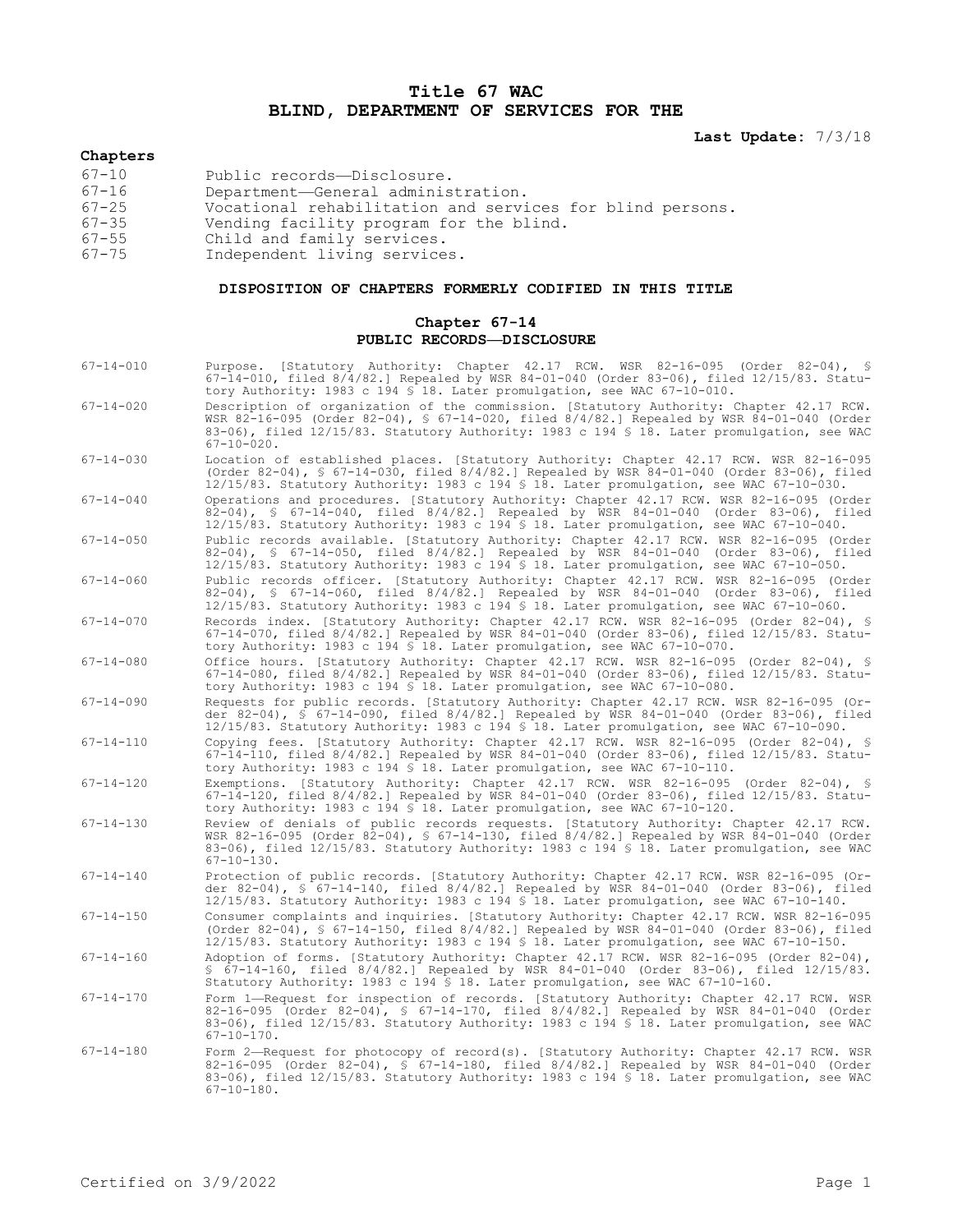## **Chapter 67-15 COMMISSION—GENERAL ADMINISTRATION**

| 67-15-010 | Physical and informational accessibility. [Statutory Authority: Chapter 74.16 RCW and RCW |
|-----------|-------------------------------------------------------------------------------------------|
|           | 74.16.450. WSR 82-16-096 (Order 82-05), § 67-15-010, filed 8/4/82. Formerly WAC           |
|           | 67-30-210. WSR 82-10-025 (Order 82-02), § 67-30-210, filed 4/30/82.] Repealed by WSR      |
|           | 84-01-041 (Order 83-07), filed 12/15/83. Statutory Authority: 1983 c 194 \$ 18. Later     |
|           | promulgation, see WAC 67-16-010.                                                          |

#### **Chapter 67-20 VOCATIONAL REHABILITATION AND SERVICES FOR BLIND PERSONS**

| $67 - 20 - 005$ | Definitions. [Statutory Authority: RCW 74.16.450. WSR 83-01-080 (Order 82-08), §<br>67-20-005, filed 12/17/82. Statutory Authority: Chapter 74.16 RCW and RCW 74.16.450. WSR<br>82-16-096 (Order 82-05), \$ 67-20-005, filed 8/4/82.] Repealed by WSR 84-01-042 (Order<br>83-08), filed 12/15/83. Statutory Authority: 1983 c 194 § 18. Later promulgation, see WAC<br>$67 - 25 - 005$ . |
|-----------------|------------------------------------------------------------------------------------------------------------------------------------------------------------------------------------------------------------------------------------------------------------------------------------------------------------------------------------------------------------------------------------------|
| $67 - 20 - 010$ | Application for services. [Statutory Authority: Chapter 74.16 RCW and RCW 74.16.450. WSR<br>82-16-096 (Order 82-05), § 67-20-010, filed 8/4/82.] Repealed by WSR 84-01-042 (Order<br>83-08), filed 12/15/83. Statutory Authority: 1983 c 194 \$ 18. Later promulgation, see WAC<br>$67 - 25 - 010$ .                                                                                     |
| $67 - 20 - 015$ | Initial interview. [Statutory Authority: Chapter 74.16 RCW and RCW 74.16.450. WSR<br>82-16-096 (Order 82-05), § 67-20-015, filed $8/4/82$ . Repealed by WSR 84-01-042 (Order<br>83-08), filed 12/15/83. Statutory Authority: 1983 c 194 \$ 18. Later promulgation, see WAC<br>$67 - 25 - 015$ .                                                                                          |
| $67 - 20 - 020$ | Preliminary diagnostic study. [Statutory Authority: Chapter 74.16 RCW and RCW 74.16.450.<br>WSR 82-16-096 (Order 82-05), § 67-20-020, filed 8/4/82.] Repealed by WSR 84-01-042 (Order<br>83-08), filed 12/15/83. Statutory Authority: 1983 c 194 § 18. Later promulgation, see WAC<br>$67 - 25 - 020$ .                                                                                  |
| $67 - 20 - 025$ | Eligibility for services. [Statutory Authority: Chapter 74.16 RCW and RCW 74.16.450. WSR<br>82-16-096 (Order 82-05), § 67-20-025, filed $8/4/82$ .] Repealed by WSR 84-01-042 (Order<br>83-08), filed 12/15/83. Statutory Authority: 1983 c 194 § 18. Later promulgation, see WAC<br>$67 - 25 - 025$ .                                                                                   |
| $67 - 20 - 030$ | Eligibility for services-Criteria. [Statutory Authority: Chapter 74.16 RCW and RCW<br>74.16.450. WSR 82-16-096 (Order 82-05), § 67-20-030, filed 8/4/82.] Repealed by WSR<br>84-01-042 (Order 83-08), filed 12/15/83. Statutory Authority: 1983 c 194 § 18. Later<br>promulgation, see WAC 67-25-030.                                                                                    |
| $67 - 20 - 050$ | Certification for decision of eligibility or ineligibility. [Statutory Authority: Chapter<br>74.16 RCW and RCW 74.16.450. WSR 82-16-096 (Order 82-05), § 67-20-050, filed 8/4/82.] Re-<br>pealed by WSR 84-01-042 (Order 83-08), filed 12/15/83. Statutory Authority: 1983 c 194 \$<br>18. Later promulgation, see WAC 67-25-050.                                                        |
| $67 - 20 - 055$ | Notice to applicant. [Statutory Authority: Chapter 74.16 RCW and RCW 74.16.450. WSR<br>82-16-096 (Order 82-05), § 67-20-055, filed 8/4/82.] Repealed by WSR 84-01-042 (Order<br>83-08), filed 12/15/83. Statutory Authority: 1983 c 194 § 18. Later promulgation, see WAC<br>$67 - 25 - 055$ .                                                                                           |
| $67 - 20 - 060$ | Criteria for the severely handicapped. [Statutory Authority: Chapter 74.16 RCW and RCW<br>74.16.450. WSR 82-16-096 (Order 82-05), § 67-20-060, filed 8/4/82.] Repealed by WSR<br>84-01-042 (Order 83-08), filed 12/15/83. Statutory Authority: 1983 c 194 § 18. Later<br>promulgation, see WAC 67-25-060.                                                                                |
| $67 - 20 - 070$ | Extended evaluation. [Statutory Authority: Chapter 74.16 RCW and RCW 74.16.450. WSR<br>82-16-096 (Order 82-05), § 67-20-070, filed $8/4/82$ .] Repealed by WSR 84-01-042 (Order<br>83-08), filed 12/15/83. Statutory Authority: 1983 c 194 § 18. Later promulgation, see WAC<br>$67 - 25 - 070$ .                                                                                        |
| $67 - 20 - 075$ | Extended evaluation-Eligibility criteria. [Statutory Authority: Chapter 74.16 RCW and<br>RCW 74.16.450. WSR 82-16-096 (Order 82-05), § 67-20-075, filed 8/4/82.] Repealed by WSR<br>84-01-042 (Order 83-08), filed 12/15/83. Statutory Authority: 1983 c 194 § 18. Later<br>promulgation, see WAC 67-25-075.                                                                             |
| $67 - 20 - 077$ | Certification for extended evaluation to determine rehabilitation potential. [Statutory<br>Authority: Chapter 74.16 RCW and RCW 74.16.450. WSR 82-16-096 (Order 82-05), § 67-20-077,<br>filed 8/4/82.] Repealed by WSR 84-01-042 (Order 83-08), filed 12/15/83. Statutory Author-<br>ity: 1983 c 194 \$ 18. Later promulgation, see WAC $67-25-077$ .                                    |
| $67 - 20 - 080$ | Extended evaluation-Program. [Statutory Authority: Chapter 74.16 RCW and RCW 74.16.450.<br>WSR 82-16-096 (Order 82-05), § 67-20-080, filed 8/4/82.] Repealed by WSR 84-01-042 (Order<br>83-08), filed 12/15/83. Statutory Authority: 1983 c 194 \$ 18. Later promulgation, see WAC<br>67-25-080.                                                                                         |
| $67 - 20 - 085$ | Extended evaluation-Services provided. [Statutory Authority: Chapter 74.16 RCW and RCW<br>74.16.450. WSR 82-16-096 (Order 82-05), § 67-20-085, filed 8/4/82.] Repealed by WSR<br>84-01-042 (Order 83-08), filed 12/15/83. Statutory Authority: 1983 c 194 § 18. Later<br>promulgation, see WAC 67-25-085.                                                                                |
| $67 - 20 - 090$ | Extended evaluation-Services not provided. [Statutory Authority: Chapter 74.16 RCW and<br>RCW 74.16.450. WSR 82-16-096 (Order 82-05), § 67-20-090, filed 8/4/82.] Repealed by WSR<br>84-01-042 (Order 83-08), filed 12/15/83. Statutory Authority: 1983 c 194 § 18. Later<br>promulgation, see WAC 67-25-090.                                                                            |
| $67 - 20 - 095$ | Extended evaluation-Duration and scope of services. [Statutory Authority: Chapter 74.16<br>RCW and RCW 74.16.450. WSR 82-16-096 (Order 82-05), § 67-20-095, filed 8/4/82.] Repealed<br>by WSR 84-01-042 (Order 83-08), filed 12/15/83. Statutory Authority: 1983 c 194 § 18.<br>Later promulgation, see WAC 67-25-095.                                                                   |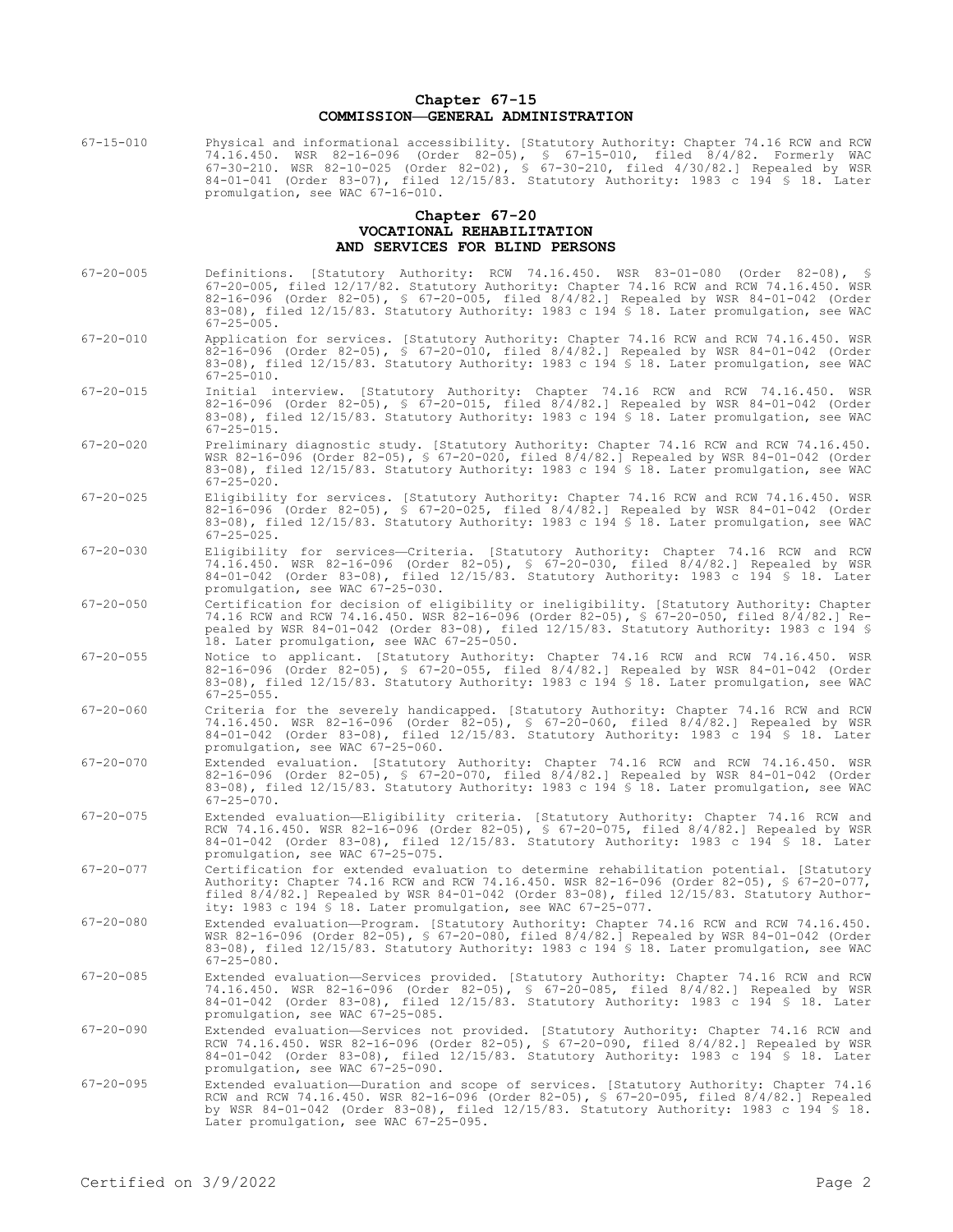- 67-20-100 Extended evaluation—Assessment. [Statutory Authority: Chapter 74.16 RCW and RCW 74.16.450. WSR 82-16-096 (Order 82-05), § 67-20-100, filed 8/4/82.] Repealed by WSR 84-01-042 (Order 83-08), filed 12/15/83. Statutory Authority: 1983 c 194 § 18. Later promulgation, see WAC 67-25-100.
- 67-20-105 Extended evaluation—Revision of program. [Statutory Authority: Chapter 74.16 RCW and RCW 74.16.450. WSR 82-16-096 (Order 82-05), § 67-20-105, filed 8/4/82.] Repealed by WSR 84-01-042 (Order 83-08), filed 12/15/83. Statutory Authority: 1983 c 194 § 18. Later promulgation, see WAC 67-25-105.
- 67-20-110 Extended evaluation—Termination. [Statutory Authority: Chapter 74.16 RCW and RCW 74.16.450. WSR 82-16-096 (Order 82-05), § 67-20-110, filed 8/4/82.] Repealed by WSR 84-01-042 (Order 83-08), filed 12/15/83. Statutory Authority: 1983 c 194 § 18. Later promulgation, see WAC 67-25-110.
- 67-20-120 Certification of termination of extended evaluation and notice. [Statutory Authority: Chapter 74.16 RCW and RCW 74.16.450. WSR 82-16-096 (Order 82-05), § 67-20-120, filed 8/4/82.] Repealed by WSR 84-01-042 (Order 83-08), filed 12/15/83. Statutory Authority: 1983 c 194 § 18. Later promulgation, see WAC 67-25-120.
- 67-20-180 Economic need. [Statutory Authority: Chapter 74.16 RCW and RCW 74.16.450. WSR 82-16-096 (Order 82-05), § 67-20-180, filed 8/4/82.] Repealed by WSR 84-01-042 (Order 83-08), filed 12/15/83. Statutory Authority: 1983 c 194 § 18. Later promulgation, see WAC 67-25-180.
- 67-20-185 Economic need—Financial statement required. [Statutory Authority: Chapter 74.16 RCW and RCW 74.16.450. WSR 82-16-096 (Order 82-05), § 67-20-185, filed 8/4/82.] Repealed by WSR 84-01-042 (Order 83-08), filed 12/15/83. Statutory Authority: 1983 c 194 § 18. Later promulgation, see WAC 67-25-185.
- 67-20-190 Economic need—Standards for determining. [Statutory Authority: RCW 74.16.450. WSR 83-10-033 (Order 83-02), § 67-20-190, filed 4/29/83. Statutory Authority: Chapter 74.16 RCW and RCW 74.16.450. WSR 82-16-096 (Order 82-05), § 67-20-190, filed 8/4/82.] Repealed by WSR 84-01-042 (Order 83-08), filed 12/15/83. Statutory Authority: 1983 c 194 § 18. Later promulgation, see WAC 67-25-190.
- 67-20-200 Economic need—Notification of decision. [Statutory Authority: Chapter 74.16 RCW and RCW 74.16.450. WSR 82-16-096 (Order 82-05), § 67-20-200, filed 8/4/82.] Repealed by WSR 84-01-042 (Order 83-08), filed 12/15/83. Statutory Authority: 1983 c 194 § 18. Later promulgation, see WAC 67-25-200.
- 67-20-255 Thorough diagnostic study. [Statutory Authority: Chapter 74.16 RCW and RCW 74.16.450. WSR 82-16-096 (Order 82-05), § 67-20-255, filed 8/4/82.] Repealed by WSR 84-01-042 (Order 83-08), filed 12/15/83. Statutory Authority: 1983 c 194 § 18. Later promulgation, see WAC  $67 - 25 - 255$ .
- 67-20-260 Vocational rehabilitation program—Individual written rehabilitation program. [Statutory Authority: Chapter 74.16 RCW and RCW 74.16.450. WSR 82-16-096 (Order 82-05), § 67-20-260, filed 8/4/82.] Repealed by WSR 84-01-042 (Order 83-08), filed 12/15/83. Statutory Authority: 1983 c 194 § 18. Later promulgation, see WAC 67-25-260.
- 67-20-270 Vocational rehabilitation program—Participation of client. [Statutory Authority: Chapter 74.16 RCW and RCW 74.16.450. WSR 82-16-096 (Order 82-05), § 67-20-270, filed 8/4/82.] Repealed by WSR 84-01-042 (Order 83-08), filed 12/15/83. Statutory Authority: 1983 c 194 § 18. Later promulgation, see WAC 67-25-270.
- 67-20-275 Vocational rehabilitation program—Annual review. [Statutory Authority: Chapter 74.16 RCW and RCW 74.16.450. WSR 82-16-096 (Order 82-05), § 67-20-275, filed 8/4/82.] Repealed by WSR 84-01-042 (Order 83-08), filed 12/15/83. Statutory Authority: 1983 c 194 § 18. Later promulgation, see WAC 67-25-275.
- 67-20-280 Vocational rehabilitation program—Termination. [Statutory Authority: RCW 74.16.450. WSR 83-01-080 (Order 82-08), § 67-20-280, filed 12/17/82. Statutory Authority: Chapter 74.16 RCW and RCW 74.16.450. WSR 82-16-096 (Order 82-05), § 67-20-280, filed 8/4/82.] Repealed by WSR 84-01-042 (Order 83-08), filed 12/15/83. Statutory Authority: 1983 c 194 § 18. Later promulgation, see WAC 67-25-280.
- 67-20-281 Vocational rehabilitation program—Notification of rights. [Statutory Authority: Chapter 74.16 RCW and RCW 74.16.450. WSR 82-16-096 (Order 82-05), § 67-20-281, filed 8/4/82.] Repealed by WSR 84-01-042 (Order 83-08), filed 12/15/83. Statutory Authority: 1983 c 194 § 18. Later promulgation, see WAC 67-25-281.
- 67-20-300 Objective of vocational rehabilitation. [Statutory Authority: Chapter 74.16 RCW and RCW 74.16.450. WSR 82-16-096 (Order 82-05), § 67-20-300, filed 8/4/82.] Repealed by WSR 84-01-042 (Order 83-08), filed 12/15/83. Statutory Authority: 1983 c 194 § 18. Later promulgation, see WAC 67-25-300.
- 67-20-325 Services available from other agencies. [Statutory Authority: Chapter 74.16 RCW and RCW 74.16.450. WSR 82-16-096 (Order 82-05), § 67-20-325, filed 8/4/82.] Repealed by WSR 84-01-042 (Order 83-08), filed 12/15/83. Statutory Authority: 1983 c 194 § 18. Later promulgation, see WAC 67-25-325.
- 67-20-326 Services to civil employees of the United States. [Statutory Authority: Chapter 74.16 RCW and RCW 74.16.450. WSR 82-16-096 (Order 82-05), § 67-20-326, filed 8/4/82. Formerly WAC 67-30-170. WSR 82-10-025 (Order 82-02), § 67-30-170, filed 4/30/82.] Repealed by WSR 84-01-042 (Order 83-08), filed 12/15/83. Statutory Authority: 1983 c 194 § 18. Later promulgation, see WAC 67-25-326.
- 67-20-350 Vocational rehabilitation services. [Statutory Authority: Chapter 74.16 RCW and RCW 74.16.450. WSR 82-16-096 (Order 82-05), § 67-20-350, filed 8/4/82.] Repealed by WSR 84-01-042 (Order 83-08), filed 12/15/83. Statutory Authority: 1983 c 194 § 18. Later promulgation, see WAC 67-25-350.
- 67-20-380 Vocational rehabilitation services—Counseling and guidance. [Statutory Authority: Chapter 74.16 RCW and RCW 74.16.450. WSR 82-16-096 (Order 82-05), § 67-20-380, filed 8/4/82. Formerly WAC 67-30-090. Statutory Authority: RCW 74.16.430(1) and 74.16.450. WSR 82-06-022 (Order 82-01), § 67-30-090, filed 2/24/82.] Repealed by WSR 84-01-042 (Order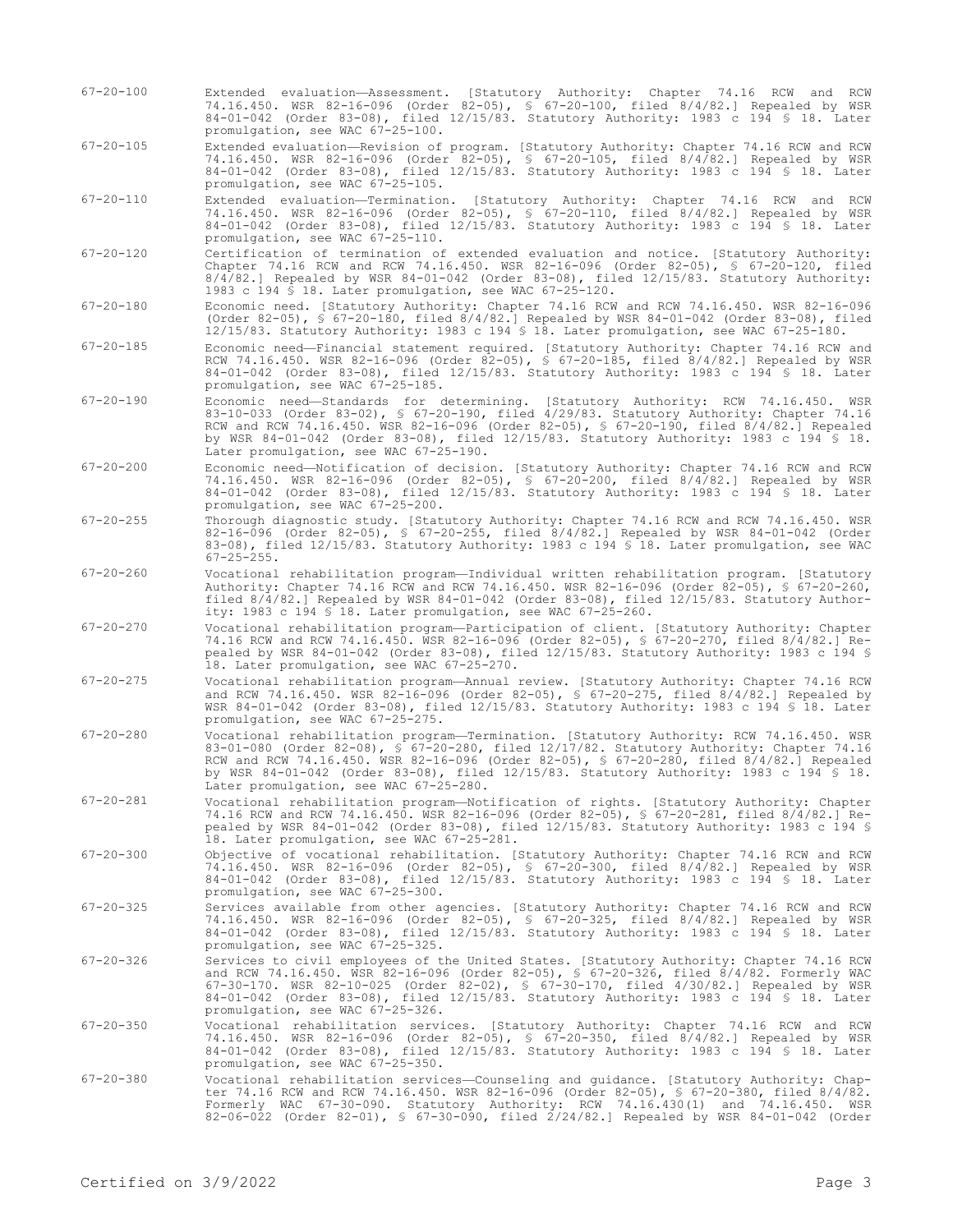Authority: Chapter 74.16 RCW and RCW 74.16.450. WSR 82-16-096 (Order 82-05), § 67-20-384, filed 8/4/82. Formerly WAC 67-30-080. Statutory Authority: RCW 74.16.430(1) and 74.16.450. WSR 82-06-022 (Order 82-01), § 67-30-080, filed 2/24/82.] Repealed by WSR 84-01-042 (Order 83-08), filed 12/15/83. Statutory Authority: 1983 c 194 § 18. Later promulgation, see WAC 67-25-384. 67-20-385 Vocational rehabilitation services—Physical and mental restoration. [Statutory Authority: Chapter 74.16 RCW and RCW 74.16.450. WSR 82-16-096 (Order 82-05), § 67-20-385, filed 8/4/82.] Repealed by WSR 84-01-042 (Order 83-08), filed 12/15/83. Statutory Authority: 1983 c 194 § 18. Later promulgation, see WAC 67-25-385. 67-20-388 Vocational rehabilitation services—Vocational and other training. [Statutory Authority: RCW 74.16.450. WSR 83-10-033 (Order 83-02), § 67-20-388, filed 4/29/83. Statutory Authority: Chapter 74.16 RCW and RCW 74.16.450. WSR 82-16-096 (Order 82-05), § 67-20-388, filed 8/4/82. Formerly WAC 67-30-100. Statutory Authority: RCW 74.16.430(1) and 74.16.450. WSR 82-06-022 (Order 82-01), § 67-30-100, filed 2/24/82.] Repealed by WSR 84-01-042 (Order 83-08), filed 12/15/83. Statutory Authority: 1983 c 194 § 18. Later promulgation, see WAC 67-25-388. 67-20-390 Vocational rehabilitation services—Training—College. [Statutory Authority: Chapter 74.16 RCW and RCW 74.16.450. WSR 82-16-096 (Order 82-05), § 67-20-390, filed 8/4/82.] Repealed by WSR 84-01-042 (Order 83-08), filed 12/15/83. Statutory Authority: 1983 c 194 § 18. Later promulgation, see WAC 67-25-390. 67-20-392 Vocational rehabilitation services provided—Training—Trade schools. [Statutory Authority: Chapter 74.16 RCW and RCW 74.16.450. WSR 82-16-096 (Order 82-05), § 67-20-392, filed 8/4/82.] Repealed by WSR 84-01-042 (Order 83-08), filed 12/15/83. Statutory Authority: 1983 c 194 § 18. Later promulgation, see WAC 67-25-392. 67-20-394 Vocational rehabilitation services provided—Training—Employment. [Statutory Authority: Chapter 74.16 RCW and RCW 74.16.450. WSR 82-16-096 (Order 82-05), § 67-20-394, filed 8/4/82.] Repealed by WSR 84-01-042 (Order 83-08), filed 12/15/83. Statutory Authority: 1983 c 194 § 18. Later promulgation, see WAC 67-25-394. 67-20-395 Vocational rehabilitation services—Training—College and trade school. [Statutory Authority: RCW 74.16.450. WSR 83-10-033 (Order 83-02), § 67-20-395, filed 4/29/83. Statutory Authority: Chapter 74.16 RCW and RCW 74.16.450. WSR 82-16-096 (Order 82-05), § 67-20-395, filed 8/4/82.] Repealed by WSR 84-01-042 (Order 83-08), filed 12/15/83. Statutory Authority: 1983 c 194 § 18. Later promulgation, see WAC 67-25-395. 67-20-396 Vocational rehabilitation services—Training—Sheltered workshop. [Statutory Authority: RCW 74.16.450. WSR 83-01-080 (Order 82-08), § 67-20-396, filed 12/17/82. Statutory Authority: Chapter 74.16 RCW and RCW 74.16.450. WSR 82-16-096 (Order 82-05), § 67-20-396, filed 8/4/82.] Repealed by WSR 84-01-042 (Order 83-08), filed 12/15/83. Statutory Authority: 1983 c 194 § 18. Later promulgation, see WAC 67-25-396. 67-20-400 Vocational rehabilitation services—Maintenance. [Statutory Authority: Chapter 74.16 RCW and RCW 74.16.450. WSR 82-16-096 (Order 82-05), § 67-20-400, filed 8/4/82.] Repealed by WSR 84-01-042 (Order 83-08), filed 12/15/83. Statutory Authority: 1983 c 194 § 18. Later promulgation, see WAC 67-25-400. 67-20-404 Vocational rehabilitation services—Transportation. [Statutory Authority: Chapter 74.16 RCW and RCW 74.16.450. WSR 82-16-096 (Order 82-05), § 67-20-404, filed 8/4/82. Formerly WAC 67-30-185. Statutory Authority: RCW 74.16.430(1) and 74.16.450. WSR 82-06-022 (Order 82-01), § 67-30-185, filed 2/24/82.] Repealed by WSR 84-01-042 (Order 83-08), filed 12/15/83. Statutory Authority: 1983 c 194 § 18. Later promulgation, see WAC 67-25-404. 67-20-408 Vocational rehabilitation services—Services to family members. [Statutory Authority: Chapter 74.16 RCW and RCW 74.16.450. WSR 82-16-096 (Order 82-05), § 67-20-408, filed 8/4/82. Formerly WAC 67-30-150. Statutory Authority: RCW 74.16.430(1) and 74.16.450. WSR 82-06-022 (Order 82-01), § 67-30-150, filed 2/24/82.] Repealed by WSR 84-01-042 (Order 83-08), filed 12/15/83. Statutory Authority: 1983 c 194 \$ 18. Later promulgation, see WAC  $67 - 25 - 408$ . 67-20-412 Vocational rehabilitation services—Interpreter services for deaf persons. [Statutory Authority: Chapter 74.16 RCW and RCW 74.16.450. WSR 82-16-096 (Order 82-05), § 67-20-412, filed 8/4/82. Formerly WAC 67-30-125. Statutory Authority: RCW 74.16.430(1) and 74.16.450. WSR 82-06-022 (Order 82-01), § 67-30-125, filed 2/24/82.] Repealed by WSR 84-01-042 (Order 83-08), filed 12/15/83. Statutory Authority: 1983 c 194 § 18. Later promulgation, see WAC 67-25-412. 67-20-416 Vocational rehabilitation services—Reader services. [Statutory Authority: Chapter 74.16 RCW and RCW 74.16.450. WSR 82-16-096 (Order 82-05), § 67-20-416, filed 8/4/82. Formerly WAC 67-30-120. Statutory Authority: RCW 74.16.430(1) and 74.16.450. WSR 82-06-022 (Order 82-01), § 67-30-120, filed 2/24/82.] Repealed by WSR 84-01-042 (Order 83-08), filed 12/15/83. Statutory Authority: 1983 c 194 § 18. Later promulgation, see WAC 67-25-416. 67-20-420 Vocational rehabilitation services—Rehabilitation teaching services. [Statutory Authority: Chapter 74.16 RCW and RCW 74.16.450. WSR 82-16-096 (Order 82-05), § 67-20-420, filed 8/4/82. Formerly WAC 67-30-070. WSR 82-10-025 (Order 82-02), § 67-30-070, filed 4/30/82.] Repealed by WSR 84-01-042 (Order 83-08), filed 12/15/83. Statutory Authority: 1983 c 194 § 18. Later promulgation, see WAC 67-25-420. 67-20-428 Vocational rehabilitation services—Orientation and mobility services. [Statutory Authority: Chapter 74.16 RCW and RCW 74.16.450. WSR 82-16-096 (Order 82-05), § 67-20-428, filed 8/4/82. Formerly WAC 67-30-130. WSR 82-10-025 (Order 82-02), § 67-30-130, filed 4/30/82.] Repealed by WSR 84-01-042 (Order 83-08), filed 12/15/83. Statutory Authority: 1983 c 194 § 18. Later promulgation, see WAC 67-25-428. 67-20-432 Vocational rehabilitation services—Telecommunications. [Statutory Authority: Chapter 74.16 RCW and RCW 74.16.450. WSR 82-16-096 (Order 82-05), § 67-20-432, filed 8/4/82.] Re-Certified on  $3/9/2022$ 

83-08), filed 12/15/83. Statutory Authority: 1983 c 194 § 18. Later promulgation, see WAC

67-20-384 Vocational rehabilitation services—Physical and mental restoration services. [Statutory

67-25-380.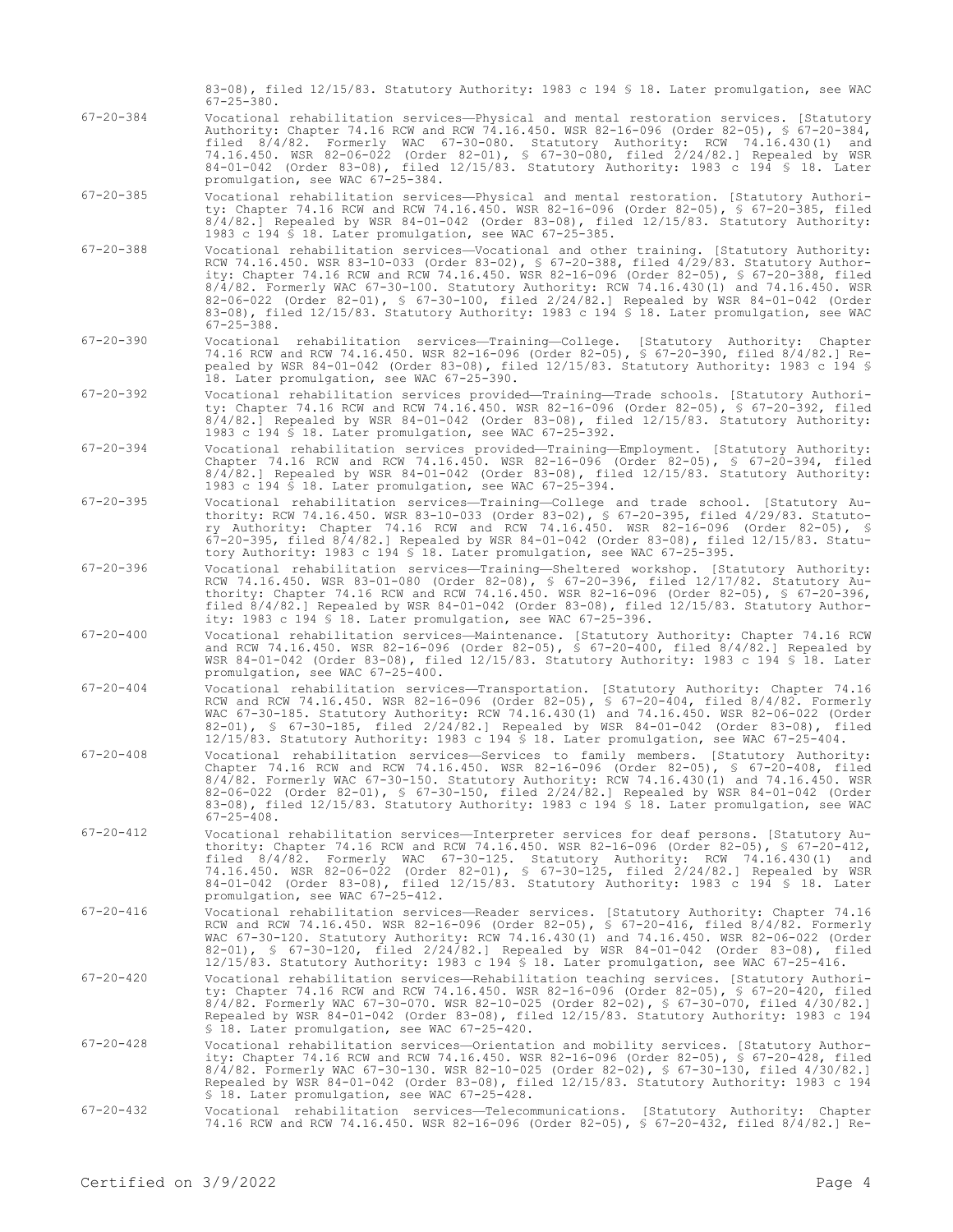- pealed by WSR 84-01-042 (Order 83-08), filed 12/15/83. Statutory Authority: 1983 c 194 § 18. Later promulgation, see WAC 67-25-432. 67-20-440 Vocational rehabilitation services—Placement. [Statutory Authority: Chapter 74.16 RCW and RCW 74.16.450. WSR 82-16-096 (Order 82-05), § 67-20-440, filed 8/4/82. Formerly WAC 67-30-050; WSR 82-10-025 (Order 82-02), § 67-30-050, filed 4/30/82.] Repealed by WSR 84-01-042 (Order 83-08), filed 12/15/83. Statutory Authority: 1983 c 194 § 18. Later promulgation, see WAC 67-25-440. 67-20-444 Vocational rehabilitation services—Post-employment services. [Statutory Authority: Chapter 74.16 RCW and RCW 74.16.450. WSR 82-16-096 (Order 82-05), § 67-20-444, filed 8/4/82.] Repealed by WSR 84-01-042 (Order 83-08), filed 12/15/83. Statutory Authority: 1983 c 194 § 18. Later promulgation, see WAC 67-25-444. 67-20-446 Vocational rehabilitation—Services to groups. [Statutory Authority: RCW 74.16.450. WSR
	- 83-01-080 (Order 82-08), § 67-20-446, filed 12/17/82. Statutory Authority: Chapter 74.16 RCW and RCW 74.16.450. WSR 82-16-096 (Order 82-05), § 67-20-446, filed 8/4/82.] Repealed by WSR 84-01-042 (Order 83-08), filed 12/15/83. Statutory Authority: 1983 c 194 § 18. Later promulgation, see WAC 67-25-446.
- 67-20-448 Vocational rehabilitation services—Occupational licenses, tools, equipment, initial stocks and supplies. [Statutory Authority: Chapter 74.16 RCW and RCW 74.16.450. WSR 82-16-096 (Order 82-05), § 67-20-448, filed 8/4/82. Formerly WAC 67-30-180. Statutory Authority: RCW 74.16.430(1) and 74.16.450. WSR 82-06-022 (Order 82-01), § 67-30-180, filed 2/24/82.] Repealed by WSR 84-01-042 (Order 83-08), filed 12/15/83. Statutory Authority: 1983 c 194 § 18. Later promulgation, see WAC 67-25-448.
- 67-20-452 Vocational rehabilitation services provided—Other goods and services. [Statutory Authority: Chapter 74.16 RCW and RCW 74.16.450. WSR 82-16-096 (Order 82-05), § 67-20-452, filed 8/4/82.] Repealed by WSR 84-01-042 (Order 83-08), filed 12/15/83. Statutory Authority: 1983 c 194 § 18. Later promulgation, see WAC 67-25-452.
- 67-20-500 Purchase of services. [Statutory Authority: Chapter 74.16 RCW and RCW 74.16.450. WSR 82-16-096 (Order 82-05), § 67-20-500, filed 8/4/82.] Repealed by WSR 84-01-042 (Order 83-08), filed 12/15/83. Statutory Authority: 1983 c 194 § 18. Later promulgation, see WAC 67-25-500.
- 67-20-505 Purchase of services—Selection criteria—Schools. [Statutory Authority: Chapter 74.16 RCW and RCW 74.16.450. WSR 82-16-096 (Order 82-05), § 67-20-505, filed 8/4/82.] Repealed by WSR 84-01-042 (Order 83-08), filed 12/15/83. Statutory Authority: 1983 c 194 § 18. Later promulgation, see WAC 67-25-505.
- 67-20-510 Purchase of services—Selection criteria—Employment training facilities. [Statutory Authority: Chapter 74.16 RCW and RCW 74.16.450. WSR 82-16-096 (Order 82-05), § 67-20-510, filed 8/4/82.] Repealed by WSR 84-01-042 (Order 83-08), filed 12/15/83. Statutory Authority: 1983 c 194 § 18. Later promulgation, see WAC 67-25-510.
- 67-20-525 Termination of services for reason of ineligibility. [Statutory Authority: Chapter 74.16 RCW and RCW 74.16.450. WSR 82-16-096 (Order 82-05), § 67-20-525, filed 8/4/82.] Repealed by WSR 84-01-042 (Order 83-08), filed 12/15/83. Statutory Authority: 1983 c 194 § 18. Later promulgation, see WAC 67-25-525.
- 67-20-530 Termination of services for reasons other than ineligibility. [Statutory Authority: Chapter 74.16 RCW and RCW 74.16.450. WSR 82-16-096 (Order 82-05), § 67-20-530, filed 8/4/82.] Repealed by WSR 84-01-042 (Order 83-08), filed 12/15/83. Statutory Authority: 1983 c 194 § 18. Later promulgation, see WAC 67-25-530.
- 67-20-540 Completion of vocational rehabilitation program. [Statutory Authority: Chapter 74.16 RCW and RCW 74.16.450. WSR 82-16-096 (Order 82-05), § 67-20-540, filed 8/4/82.] Repealed by WSR 84-01-042 (Order 83-08), filed 12/15/83. Statutory Authority: 1983 c 194 § 18. Later promulgation, see WAC 67-25-540.
- 67-20-545 Notification of termination. [Statutory Authority: Chapter 74.16 RCW and RCW 74.16.450. WSR 82-16-096 (Order 82-05), § 67-20-545, filed 8/4/82.] Repealed by WSR 84-01-042 (Order 83-08), filed 12/15/83. Statutory Authority: 1983 c 194 § 18. Later promulgation, see WAC 67-25-545.
- 67-20-550 Confidential information—Disclosure. [Statutory Authority: RCW 74.16.450. WSR 83-01-080 (Order 82-08), § 67-20-550, filed 12/17/82. Statutory Authority: Chapter 74.16 RCW and RCW 74.16.450. WSR 82-16-096 (Order 82-05), § 67-20-550, filed 8/4/82.] Repealed by WSR 84-01-042 (Order 83-08), filed 12/15/83. Statutory Authority: 1983 c 194 § 18. Later promulgation, see WAC 67-25-550.
- 67-20-560 Administrative review. [Statutory Authority: Chapter 74.16 RCW and RCW 74.16.450. WSR 82-16-096 (Order 82-05), § 67-20-560, filed 8/4/82.] Repealed by WSR 84-01-042 (Order 83-08), filed 12/15/83. Statutory Authority: 1983 c 194 § 18. Later promulgation, see WAC 67-25-560.
- 67-20-570 Fair hearing. [Statutory Authority: Chapter 74.16 RCW and RCW 74.16.450. WSR 82-16-096 (Order 82-05), § 67-20-570, filed 8/4/82.] Repealed by WSR 84-01-042 (Order 83-08), filed 12/15/83. Statutory Authority: 1983 c 194 § 18. Later promulgation, see WAC 67-25-570.
- 67-20-590 Client records. [Statutory Authority: Chapter 74.16 RCW and RCW 74.16.450. WSR 82-16-096 (Order 82-05), § 67-20-590, filed 8/4/82.] Repealed by WSR 84-01-042 (Order 83-08), filed 12/15/83. Statutory Authority: 1983 c 194 § 18. Later promulgation, see WAC 67-25-590.

#### **Chapter 67-30 SERVICES FOR THE BLIND—GENERAL**

- 67-30-005 Population to be served. [Statutory Authority: RCW 74.16.430(1) and 74.16.450. WSR 82-06-022 (Order 82-01), § 67-30-005, filed 2/24/82.] Repealed by WSR 82-16-096 (Order 82-05), filed 8/4/82. Statutory Authority: Chapter 74.16 RCW and RCW 74.16.450.
- 67-30-050 Placement. [Statutory Authority: Chapter 74.16 RCW and RCW 74.16.450. WSR 82-10-025 (Order 82-02), § 67-30-050, filed 4/30/82.] Decodified by WSR 82-16-096 (Order 82-05), filed 8/4/82. Statutory Authority: Chapter 74.16 RCW and RCW 74.16.450. Later promulgation, see WAC 67-20-440.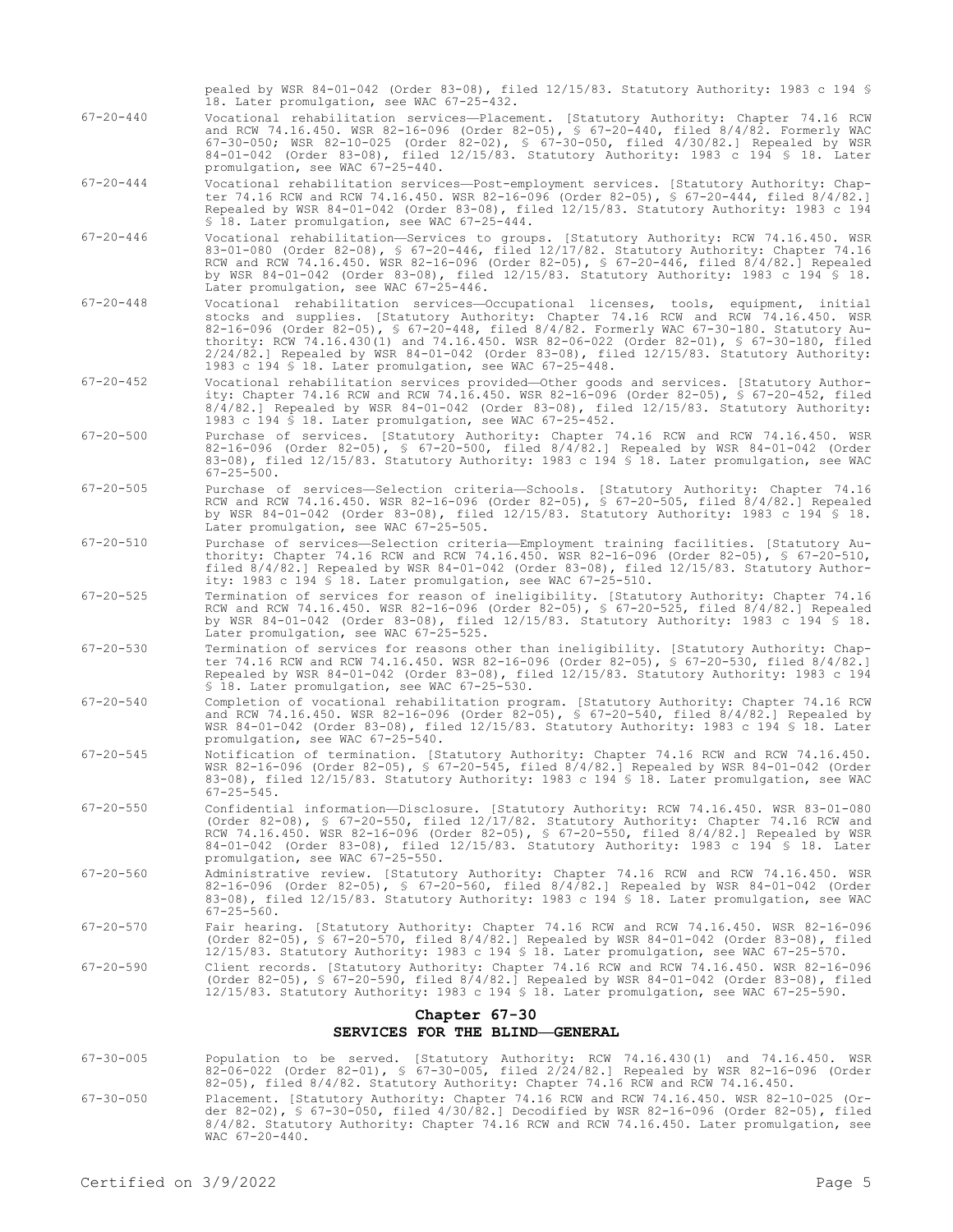- 67-30-070 Rehabilitation teaching services. [Statutory Authority: Chapter 74.16 RCW and RCW 74.16.450. WSR 82-10-025 (Order 82-02), § 67-30-070, filed 4/30/82.] Decodified by WSR 82-16-096 (Order 82-05), filed 8/4/82. Statutory Authority: Chapter 74.16 RCW and RCW 74.16.450. Later promulgation, see WAC 67-20-420.
- 67-30-080 Physical and mental restoration services. [Statutory Authority: RCW 74.16.430(1) and 74.16.450. WSR 82-06-022 (Order 82-01), § 67-30-080, filed 2/24/82.] Decodified by WSR 82-16-096 (Order 82-05), filed 8/4/82. Statutory Authority: Chapter 74.16 RCW and RCW 74.16.450. Later promulgation, see WAC 67-20-384.
- 67-30-090 Counseling and guidance. [Statutory Authority: RCW 74.16.430(1) and 74.16.450. WSR 82-06-022 (Order 82-01), § 67-30-090, filed 2/24/82.] Decodified by WSR 82-16-096 (Order 82-05), filed 8/4/82. Statutory Authority: Chapter 74.16 RCW and RCW 74.16.450. Later promulgation, see WAC 67-20-380.
- 67-30-100 Vocational training and other training. [Statutory Authority: RCW 74.16.430(1) and 74.16.450. WSR 82-06-022 (Order 82-01), § 67-30-100, filed 2/24/82.] Decodified by WSR 82-16-096 (Order 82-05), filed 8/4/82. Statutory Authority: Chapter 74.16 RCW and RCW 74.16.450. Later promulgation, see WAC 67-20-388.
- 67-30-120 Reader services. [Statutory Authority: RCW 74.16.430(1) and 74.16.450. WSR 82-06-022 (Order 82-01), § 67-30-120, filed 2/24/82.] Decodified by WSR 82-16-096 (Order 82-05), filed 8/4/82. Statutory Authority: Chapter 74.16 RCW and RCW 74.16.450. Later promulgation, see WAC 67-20-416.
- 67-30-125 Interpreter services for deaf persons. [Statutory Authority: RCW 74.16.430(1) and 74.16.450. WSR 82-06-022 (Order 82-01), § 67-30-125, filed 2/24/82.] Decodified by WSR 82-16-096 (Order 82-05), filed 8/4/82. Statutory Authority: Chapter 74.16 RCW and RCW 74.16.450. Later promulgation, see WAC 67-20-412.
- 67-30-130 Orientation and mobility services. [Statutory Authority: Chapter 74.16 RCW and RCW 74.16.450. WSR 82-10-025 (Order 82-02), § 67-30-130, filed 4/30/82.] Decodified by WSR 82-16-096 (Order 82-05), filed 8/4/82. Statutory Authority: Chapter 74.16 RCW and RCW 74.16.450. Later promulgation, see WAC 67-20-428.
- 67-30-150 Services to family members. [Statutory Authority: RCW 74.16.430(1) and 74.16.450. WSR 82-06-022 (Order 82-01), § 67-30-150, filed 2/24/82.] Decodified by WSR 82-16-096 (Order 82-05), filed 8/4/82. Statutory Authority: Chapter 74.16 RCW and RCW 74.16.450. Later promulgation, see WAC 67-20-408.
- 67-30-170 Services to civil employees of the United States. [Statutory Authority: Chapter 74.16 RCW and RCW 74.16.450. WSR 82-10-025 (Order 82-02), § 67-30-170, filed 4/30/82.] Decodified by WSR 82-16-096 (Order 82-05), filed 8/4/82. Statutory Authority: Chapter 74.16 RCW and RCW 74.16.450. Later promulgation, see WAC 67-20-326.
- 67-30-180 Occupational licenses, tools, equipment, initial stocks and supplies. [Statutory Authority: RCW 74.16.430(1) and 74.16.450. WSR 82-06-022 (Order 82-01), § 67-30-180, filed 2/24/82.] Decodified by WSR 82-16-096 (Order 82-05), filed 8/4/82. Statutory Authority: Chapter 74.16 RCW and RCW 74.16.450. Later promulgation, see WAC 67-20-448.
- 67-30-185 Transportation. [Statutory Authority: RCW 74.16.430(1) and 74.16.450. WSR 82-06-022 (Order 82-01), § 67-30-185, filed 2/24/82.] Decodified by WSR 82-16-096 (Order 82-05), filed 8/4/82. Statutory Authority: Chapter 74.16 RCW and RCW 74.16.450. Later promulgation, see WAC 67-20-404.
- 67-30-210 Physical and informational accessibility. [Statutory Authority: Chapter 74.16 RCW and RCW 74.16.450. WSR 82-10-025 (Order 82-02), § 67-30-210, filed 4/30/82.] Decodified by WSR 82-16-096 (Order 82-05), filed 8/4/82. Statutory Authority: Chapter 74.16 RCW and RCW 74.16.450. Later promulgation, see WAC 67-15-010.
- 67-30-310 Responsibilities of medical consultant. [Statutory Authority: RCW 74.16.430(1) and 74.16.450. WSR 82-06-022 (Order 82-01), § 67-30-310, filed 2/24/82.] Repealed by WSR 82-16-096 (Order 82-05), filed 8/4/82. Statutory Authority: Chapter 74.16 RCW and RCW 74.16.450.
- 67-30-320 Other goods and services. [Statutory Authority: RCW 74.16.430(1) and 74.16.450. WSR 82-06-022 (Order 82-01), § 67-30-320, filed 2/24/82.] Repealed by WSR 82-16-096 (Order 82-05), filed 8/4/82. Statutory Authority: Chapter 74.16 RCW and RCW 74.16.450.

## **Chapter 67-32 VENDING FACILITY PROGRAM FOR THE BLIND**

- 67-32-010 Description—Purpose. [Statutory Authority: RCW 74.16.430(1), 74.16.450, and 74.17.040. WSR 79-08-016 (Order 79-01), § 67-32-010, filed 7/10/79.] Repealed by WSR 84-01-043 (Order 83-09), filed 12/15/83. Statutory Authority: 1983 c 194 § 18. Later promulgation, see WAC 67-35-010.
- 67-32-020 Public information—How to apply. [Statutory Authority: RCW 74.16.430(1), 74.16.450, and 74.17.040. WSR 79-08-016 (Order 79-01), § 67-32-020, filed 7/10/79.] Repealed by WSR 84-01-043 (Order 83-09), filed 12/15/83. Statutory Authority: 1983 c 194 § 18. Later promulgation, see WAC 67-35-020.
- 67-32-030 Terms defined. [Statutory Authority: RCW 74.16.430(1), 74.16.450, and 74.17.040. WSR 79-08-016 (Order 79-01), § 67-32-030, filed 7/10/79.] Repealed by WSR 84-01-043 (Order 83-09), filed 12/15/83. Statutory Authority: 1983 c 194 § 18. Later promulgation, see WAC
- 67-35-030.<br>Eligibility. 67-32-040 Eligibility. [Statutory Authority: RCW 74.16.430(1), 74.16.450, and 74.17.040. WSR 79-08-016 (Order 79-01), § 67-32-040, filed 7/10/79.] Repealed by WSR 84-01-043 (Order 83-09), filed 12/15/83. Statutory Authority: 1983 c 194 § 18. Later promulgation, see WAC  $67 - 35 - 040$ .
- 67-32-045 Licensee an individual person—Not a corporate entity. [Statutory Authority: RCW 74.16.430(1), 74.16.450, and 74.17.040. WSR 80-06-053 (Order 80-03), § 67-32-045, filed 5/16/80.] Repealed by WSR 84-01-043 (Order 83-09), filed 12/15/83. Statutory Authority: 1983 c 194 § 18. Later promulgation, see WAC 67-35-045.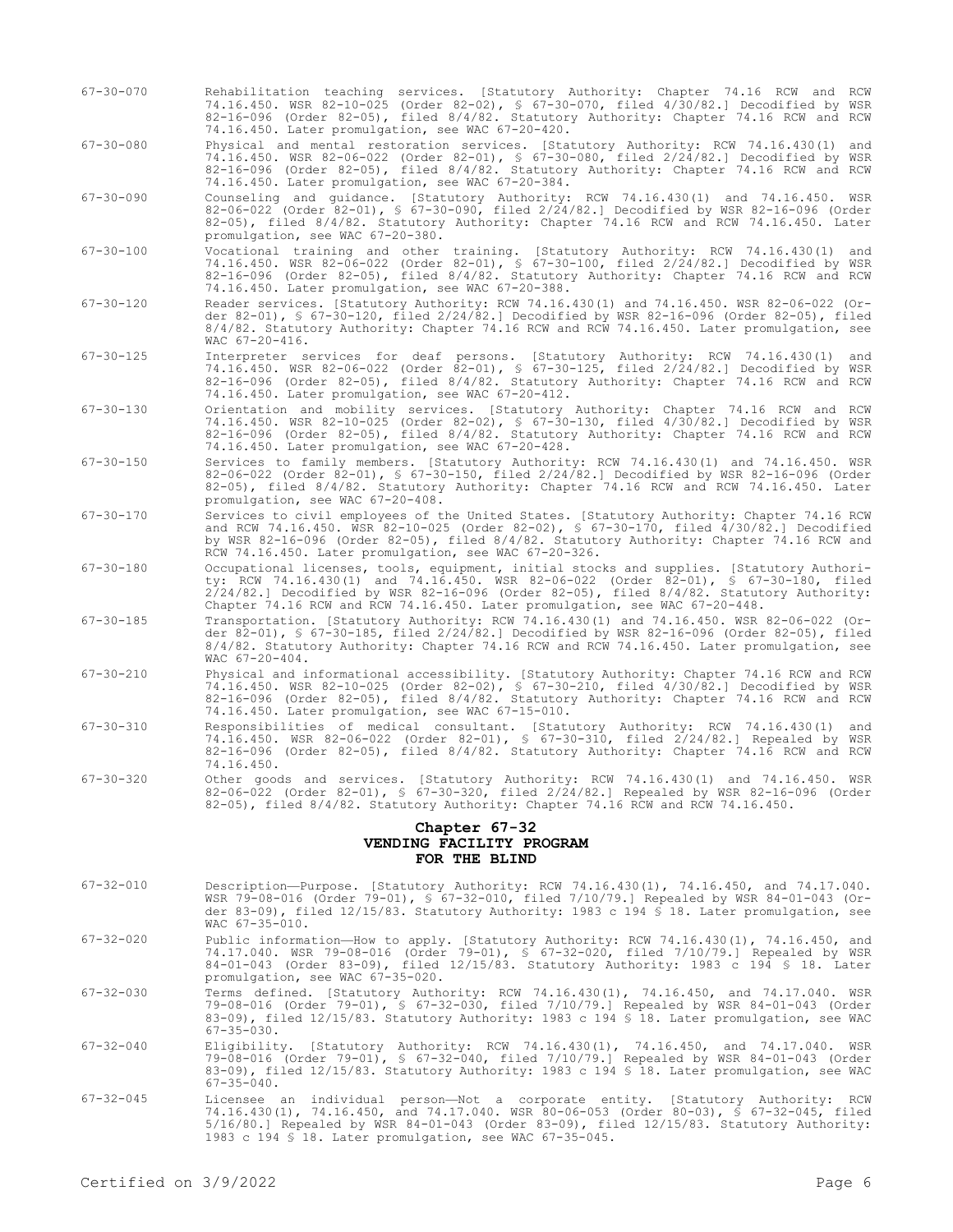- 67-32-050 Licensee training. [Statutory Authority: RCW 74.16.430(1), 74.16.450, and 74.17.040. WSR 79-08-016 (Order 79-01), § 67-32-050, filed 7/10/79.] Repealed by WSR 84-01-043 (Order 83-09), filed 12/15/83. Statutory Authority: 1983 c 194 § 18. Later promulgation, see WAC 67-35-050.
- 67-32-055 Licensee—Former or current out-of-state. [Statutory Authority: RCW 74.16.430(1), 74.16.450, and 74.17.040. WSR 79-08-016 (Order 79-01), § 67-32-055, filed 7/10/79.] Repealed by WSR 84-01-043 (Order 83-09), filed 12/15/83. Statutory Authority: 1983 c 194 § 18. Later promulgation, see WAC 67-35-055.
- 67-32-060 Selecting a licensee or vendor to operate vending facility—Notice. [Statutory Authority: RCW 74.16.430(1), 74.16.450, and 74.17.040. WSR 80-06-053 (Order 80-03), § 67-32-060, filed 5/16/80; WSR 79-08-016 (Order 79-01), § 67-32-060, filed 7/10/79.] Repealed by WSR 84-01-043 (Order 83-09), filed 12/15/83. Statutory Authority: 1983 c 194 § 18. Later promulgation, see WAC 67-35-060.
- 67-32-070 Selecting a licensee or vendor to operate vending facility—Procedure. [Statutory Authority: RCW 74.16.430(1), 74.16.450, and 74.17.040. WSR 80-06-053 (Order 80-03), § 67-32-070, filed 5/16/80; WSR 79-08-016 (Order 79-01), § 67-32-070, filed 7/10/79.] Repealed by WSR 84-01-043 (Order 83-09), filed 12/15/83. Statutory Authority: 1983 c 194 § 18. Later promulgation, see WAC 67-35-070.
- 67-32-075 Selection of a licensee or vendor to operate a vending facility during a leave of absence of a vendor. [Statutory Authority: RCW 74.16.430(1), 74.16.450, and 74.17.040. WSR 80-06-053 (Order 80-03), § 67-32-075, filed 5/16/80.] Repealed by WSR 84-01-043 (Order 83-09), filed 12/15/83. Statutory Authority: 1983 c 194 § 18. Later promulgation, see WAC 67-35-075.
- 67-32-080 Licensee or vendor evaluation form—Explanation. [Statutory Authority: RCW 74.16.430(1), 74.16.450, and 74.17.040. WSR 79-08-016 (Order 79-01), § 67-32-080, filed 7/10/79.] Repealed by WSR 84-01-043 (Order 83-09), filed 12/15/83. Statutory Authority: 1983 c 194 § 18. Later promulgation, see WAC 67-35-080.
- 67-32-090 Assignment to a vending facility—Agreement. [Statutory Authority: RCW 74.16.430(1), 74.16.450, and 74.17.040. WSR 79-08-016 (Order 79-01), § 67-32-090, filed 7/10/79.] Repealed by WSR 84-01-043 (Order 83-09), filed 12/15/83. Statutory Authority: 1983 c 194 § 18. Later promulgation, see WAC 67-35-090.
- 67-32-100 Postemployment services. [Statutory Authority: RCW 74.16.430(1), 74.16.450, and 74.17.040. WSR 79-08-016 (Order 79-01), § 67-32-100, filed 7/10/79.] Repealed by WSR 84-01-043 (Order 83-09), filed 12/15/83. Statutory Authority: 1983 c 194 § 18. Later promulgation, see WAC 67-35-100.
- 67-32-110 Discrimination prohibited. [Statutory Authority: RCW 74.16.430(1), 74.16.450, and 74.17.040. WSR 79-08-016 (Order 79-01), § 67-32-110, filed 7/10/79.] Repealed by WSR 84-01-043 (Order 83-09), filed 12/15/83. Statutory Authority: 1983 c 194 § 18. Later promulgation, see WAC 67-35-110.
- 67-32-120 State committee of blind vendors—Election—Representation—Meetings. [Statutory Authority: RCW 74.16.430(1), 74.16.450, and 74.17.040. WSR 79-08-016 (Order 79-01), § 67-32-120, filed 7/10/79.] Repealed by WSR 84-01-043 (Order 83-09), filed 12/15/83. Statutory Authority: 1983 c 194 § 18. Later promulgation, see WAC 67-35-120.
- 67-32-130 Blind vendors committee—Purpose. [Statutory Authority: RCW 74.16.430(1), 74.16.450, and 74.17.040. WSR 79-08-016 (Order 79-01), § 67-32-130, filed 7/10/79.] Repealed by WSR 84-01-043 (Order 83-09), filed 12/15/83. Statutory Authority: 1983 c 194 § 18. Later promulgation, see WAC 67-35-130.
- 67-32-140 Vending machine income dispersed by commission. [Statutory Authority: RCW 74.16.430(1), 74.16.450, and 74.17.040. WSR 79-08-016 (Order 79-01), § 67-32-140, filed 7/10/79.] Repealed by WSR 84-01-043 (Order 83-09), filed 12/15/83. Statutory Authority: 1983 c 194 § 18. Later promulgation, see WAC 67-35-140.
- 67-32-150 Federal vending machine income—Use as determined. [Statutory Authority: RCW 74.16.430(1), 74.16.450, and 74.17.040. WSR 81-07-001 (Order 81-06), § 67-32-150, filed 3/5/81; WSR 80-06-053 (Order 80-03), § 67-32-150, filed 5/16/80; WSR 79-08-016 (Order 79-01), § 67-32-150, filed 7/10/79.] Repealed by WSR 84-01-043 (Order 83-09), filed 12/15/83. Statutory Authority: 1983 c 194 § 18. Later promulgation, see WAC 67-35-150.
- 67-32-160 Business enterprises revolving fund. [Statutory Authority: RCW 74.16.430(1), 74.16.450, and 74.17.040. WSR 79-08-016 (Order 79-01), § 67-32-160, filed 7/10/79.] Repealed by WSR 84-01-043 (Order 83-09), filed 12/15/83. Statutory Authority: 1983 c 194 § 18. Later promulgation, see WAC 67-35-160.
- 67-32-170 Business enterprises revolving fund—Uses. [Statutory Authority: RCW 74.16.430(1), 74.16.450, and 74.17.040. WSR 79-08-016 (Order 79-01), § 67-32-170, filed 7/10/79.] Repealed by WSR 84-01-043 (Order 83-09), filed 12/15/83. Statutory Authority: 1983 c 194 § 18. Later promulgation, see WAC 67-35-170.
- 67-32-180 Access to program and financial information. [Statutory Authority: RCW 74.16.430(1), 74.16.450, and 74.17.040. WSR 81-03-048 (Order 81-05), § 67-32-180, filed 1/19/81; WSR 79-08-016 (Order 79-01), § 67-32-180, filed 7/10/79.] Repealed by WSR 84-01-043 (Order 83-09), filed 12/15/83. Statutory Authority: 1983 c 194 § 18. Later promulgation, see WAC  $67 - 35 - 180$ .
- 67-32-190 Commission responsibility—Development of new vending facility locations. [Statutory Authority: RCW 74.16.430(1), 74.16.450, and 74.17.040. WSR 79-08-016 (Order 79-01), § 67-32-190, filed 7/10/79.] Repealed by WSR 84-01-043 (Order 83-09), filed 12/15/83. Statutory Authority: 1983 c 194 § 18. Later promulgation, see WAC 67-35-190.
- 67-32-200 Commission responsibility—Architecture and construction. [Statutory Authority: RCW 74.16.430(1), 74.16.450, and 74.17.040. WSR 79-08-016 (Order 79-01), § 67-32-200, filed 7/10/79.] Repealed by WSR 84-01-043 (Order 83-09), filed 12/15/83. Statutory Authority: 1983 c 194 § 18. Later promulgation, see WAC 67-35-200.
- 67-32-210 Commission responsibility—Initial equipment—Initial stock and supplies. [Statutory Authority: RCW 74.16.430(1), 74.16.450, and 74.17.040. WSR 79-08-016 (Order 79-01), §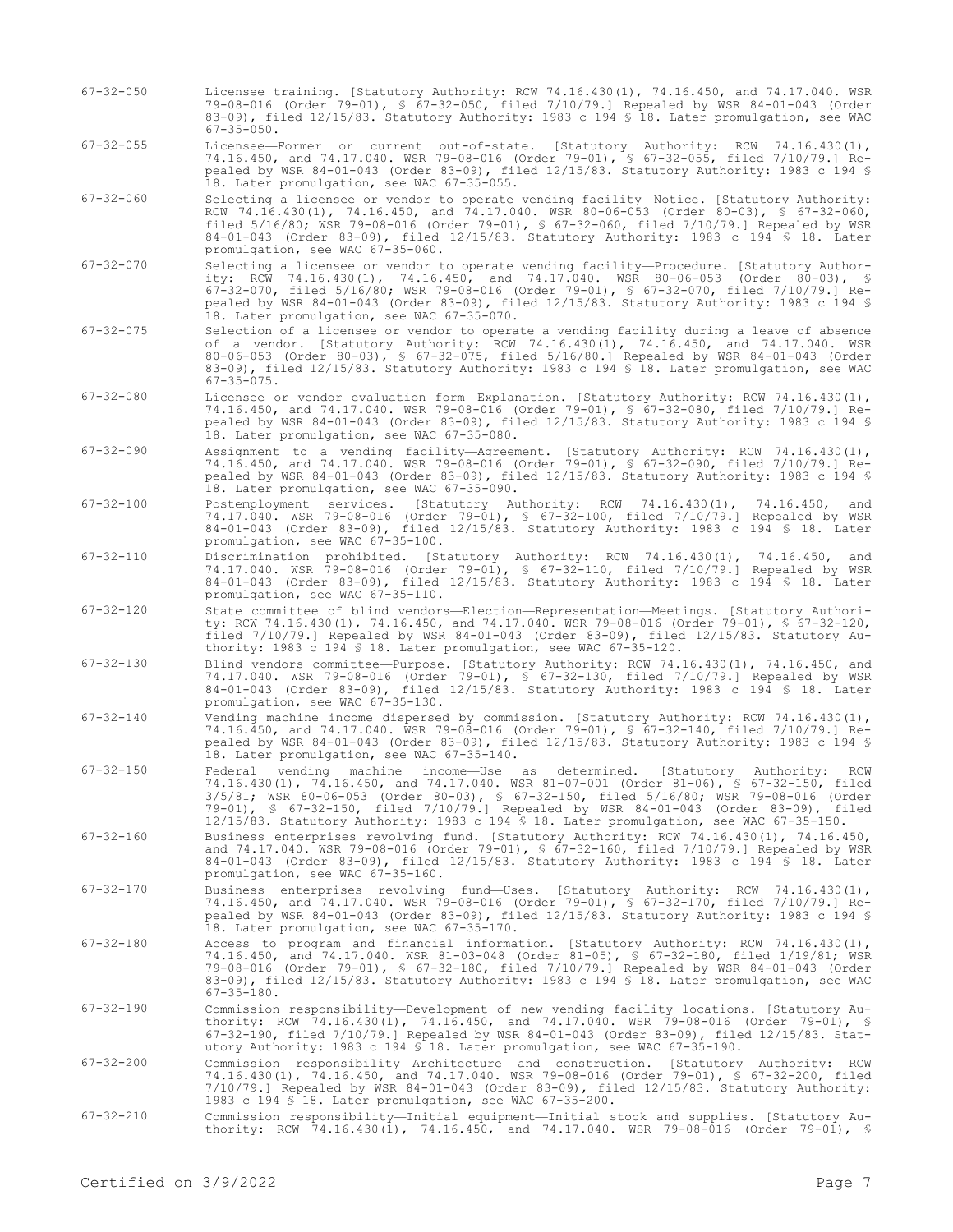|                 | 67-32-210, filed 7/10/79.] Repealed by WSR 84-01-043 (Order 83-09), filed $12/15/83$ . Stat-<br>utory Authority: 1983 c 194 \$ 18. Later promulgation, see WAC 67-35-210.                                                                                                                                                                                                                                                                                          |
|-----------------|--------------------------------------------------------------------------------------------------------------------------------------------------------------------------------------------------------------------------------------------------------------------------------------------------------------------------------------------------------------------------------------------------------------------------------------------------------------------|
| $67 - 32 - 220$ | Title to initial equipment—Right to initial stock and cash. [Statutory Authority: RCW<br>74.16.430(1), 74.16.450, and 74.17.040. WSR 79-08-016 (Order 79-01), § 67-32-220, filed<br>$7/10/79$ .] Repealed by WSR 84-01-043 (Order 83-09), filed $12/15/83$ . Statutory Authority:<br>1983 c 194 § 18. Later promulgation, see WAC 67-35-220.                                                                                                                       |
| $67 - 32 - 230$ | Commission responsibility—Maintained facility. [Statutory Authority: RCW 74.16.430(1),<br>74.16.450, and 74.17.040. WSR 79-08-016 (Order 79-01), § 67-32-230, filed 7/10/79.] Re-<br>pealed by WSR 84-01-043 (Order 83-09), filed $12/15/83$ . Statutory Authority: 1983 c 194 §<br>18. Later promulgation, see WAC 67-35-230.                                                                                                                                     |
| $67 - 32 - 240$ | responsibility-Vendor-owned<br>equipment.<br>[Statutory<br>Commission<br>Authority:<br>RCW<br>74.16.430(1), 74.16.450, and 74.17.040. WSR 79-08-016 (Order 79-01), § 67-32-240, filed<br>$7/10/79$ .] Repealed by WSR 84-01-043 (Order 83-09), filed $12/15/83$ . Statutory Authority:<br>1983 c 194 § 18. Later promulgation, see WAC 67-35-240.                                                                                                                  |
| $67 - 32 - 250$ | Commission responsibility-Advance training. [Statutory Authority: RCW 74.16.430(1),<br>74.16.450, and 74.17.040. WSR 79-08-016 (Order 79-01), § 67-32-250, filed 7/10/79.] Re-<br>pealed by WSR 84-01-043 (Order 83-09), filed $12/15/83$ . Statutory Authority: 1983 c 194 §<br>18. Later promulgation, see WAC 67-35-250.                                                                                                                                        |
| $67 - 32 - 260$ | Commission responsibility—Opening for business. [Statutory Authority: RCW 74.16.430(1),<br>74.16.450, and 74.17.040. WSR 79-08-016 (Order 79-01), § 67-32-260, filed 7/10/79.] Re-<br>pealed by WSR 84-01-043 (Order 83-09), filed $12/15/83$ . Statutory Authority: 1983 c 194 §<br>18. Later promulgation, see WAC 67-35-260.                                                                                                                                    |
| $67 - 32 - 270$ | Commission responsibility--Consultation. [Statutory Authority:<br>RCW $74.16.430(1)$ ,<br>74.16.450, and 74.17.040. WSR 79-08-016 (Order 79-01), § 67-32-270, filed 7/10/79.] Re-<br>pealed by WSR 84-01-043 (Order 83-09), filed $12/15/83$ . Statutory Authority: 1983 c 194 §<br>18. Later promulgation, see WAC 67-35-270.                                                                                                                                     |
| $67 - 32 - 280$ | Commission responsibility-Inspection-Required contacts. [Statutory Authority: RCW<br>74.16.430(1), 74.16.450, and 74.17.040. WSR 79-08-016 (Order 79-01), § 67-32-280, filed<br>$7/10/79$ . Repealed by WSR 84-01-043 (Order 83-09), filed $12/15/83$ . Statutory Authority:<br>1983 c 194 § 18. Later promulgation, see WAC 67-35-280.                                                                                                                            |
| $67 - 32 - 290$ | Commission responsibility-Contact with property management. [Statutory Authority: RCW<br>74.16.430(1), 74.16.450, and 74.17.040. WSR 79-08-016 (Order 79-01), § 67-32-290, filed<br>$7/10/79$ .] Repealed by WSR 84-01-043 (Order 83-09), filed $12/15/83$ . Statutory Authority:<br>1983 c 194 § 18. Later promulgation, see WAC 67-35-290.                                                                                                                       |
| $67 - 32 - 300$ | Commission responsibility—Negotiation with vending machine companies. [Statutory Author-<br>ity: RCW 74.16.430(1), 74.16.450, and 74.17.040. WSR 79-08-016 (Order 79-01), §<br>67-32-300, filed 7/10/79.] Repealed by WSR 84-01-043 (Order 83-09), filed 12/15/83. Stat-<br>utory Authority: 1983 c 194 \$ 18. Later promulgation, see WAC 67-35-300.                                                                                                              |
| $67 - 32 - 310$ | Public liability insurance. [Statutory Authority: RCW 74.16.450. WSR 83-01-080 (Order<br>82-08), § 67-32-310, filed 12/17/82. Statutory Authority: RCW 74.16.430(1), 74.16.450,<br>and 74.17.040. WSR 81-07-001 (Order 81-06), § 67-32-310, filed 3/5/81; WSR 79-08-016 (Or-<br>der 79-01), § 67-32-310, filed 7/10/79.] Repealed by WSR 84-01-043 (Order 83-09), filed<br>12/15/83. Statutory Authority: 1983 c 194 \$ 18. Later promulgation, see WAC 67-35-310. |
| $67 - 32 - 320$ | Vendor responsibility—Independent—Not state employee. [Statutory Authority: RCW<br>74.16.430(1), 74.16.450, and 74.17.040. WSR 79-08-016 (Order 79-01), § 67-32-320, filed<br>$7/10/79$ . Repealed by WSR 84-01-043 (Order 83-09), filed $12/15/83$ . Statutory Authority:<br>1983 c 194 \$ 18. Later promulgation, see WAC 67-35-320.                                                                                                                             |
| $67 - 32 - 330$ | Vendor responsibility—Applicable federal and state laws, rules and regulations. [Statu-<br>tory Authority: RCW 74.16.430(1), 74.16.450, and 74.17.040. WSR 79-08-016 (Order 79-01),<br>\$ 67-32-330, filed 7/10/79.] Repealed by WSR 84-01-043 (Order 83-09), filed 12/15/83.<br>Statutory Authority: 1983 c 194 \$ 18. Later promulgation, see WAC 67-35-330.                                                                                                     |
| $67 - 32 - 340$ | Vendor responsibility-Vending facility management-Nondiscrimination. [Statutory Author-<br>ity: RCW 74.16.430(1), 74.16.450, and 74.17.040. WSR 79-08-016 (Order 79-01), §<br>67-32-340, filed 7/10/79.] Repealed by WSR 84-01-043 (Order 83-09), filed 12/15/83. Stat-<br>utory Authority: 1983 c 194 \$ 18. Later promulgation, see WAC 67-35-340.                                                                                                               |
| $67 - 32 - 350$ | Vendor responsibility—Maintaining equipment. [Statutory Authority: RCW 74.16.430(1),<br>74.16.450, and 74.17.040. WSR 79-08-016 (Order 79-01), § 67-32-350, filed 7/10/79.] Re-<br>pealed by WSR 84-01-043 (Order 83-09), filed $12/15/83$ . Statutory Authority: 1983 c 194 §<br>18. Later promulgation, see WAC 67-35-350.                                                                                                                                       |
| $67 - 32 - 360$ | Vendor responsibility—Miscellaneous equipment—Initial stock and supplies—Minimum oper-<br>ating cash. [Statutory Authority: RCW 74.16.430(1), 74.16.450, and 74.17.040. WSR<br>79-08-016 (Order 79-01), § 67-32-360, filed 7/10/79.] Repealed by WSR 84-01-043 (Order<br>83-09), filed 12/15/83. Statutory Authority: 1983 c 194 \$ 18. Later promulgation, see WAC<br>$67 - 35 - 360$ .                                                                           |
| $67 - 32 - 370$ | Vendor responsibility-Cooperate. [Statutory Authority: RCW 74.16.430(1), 74.16.450, and<br>74.17.040. WSR 79-08-016 (Order 79-01), § 67-32-370, filed 7/10/79.] Repealed by WSR<br>84-01-043 (Order 83-09), filed 12/15/83. Statutory Authority: 1983 c 194 \$ 18. Later<br>promulgation, see WAC 67-35-370.                                                                                                                                                       |
| $67 - 32 - 380$ | Vendor responsibility—Reports. [Statutory Authority: RCW 74.16.430(1), 74.16.450, and<br>74.17.040. WSR 79-08-016 (Order 79-01), § 67-32-380, filed 7/10/79.] Repealed by WSR<br>84-01-043 (Order 83-09), filed $12/15/83$ . Statutory Authority: 1983 c 194 § 18. Later<br>promulgation, see WAC 67-35-380.                                                                                                                                                       |
| $67 - 32 - 390$ | Vendor responsibility-Accounts payable. [Statutory Authority: RCW 74.16.430(1),<br>74.16.450, and 74.17.040. WSR 79-08-016 (Order 79-01), § 67-32-390, filed 7/10/79.] Re-<br>pealed by WSR 84-01-043 (Order 83-09), filed $12/15/83$ . Statutory Authority: 1983 c 194 §<br>18. Later promulgation, see WAC 67-35-390.                                                                                                                                            |
| $67 - 32 - 400$ | Vendor responsibility—Employment of staff. [Statutory Authority: RCW 74.16.430(1),<br>74.16.450, and 74.17.040. WSR 79-08-016 (Order 79-01), § 67-32-400, filed 7/10/79.] Re-                                                                                                                                                                                                                                                                                      |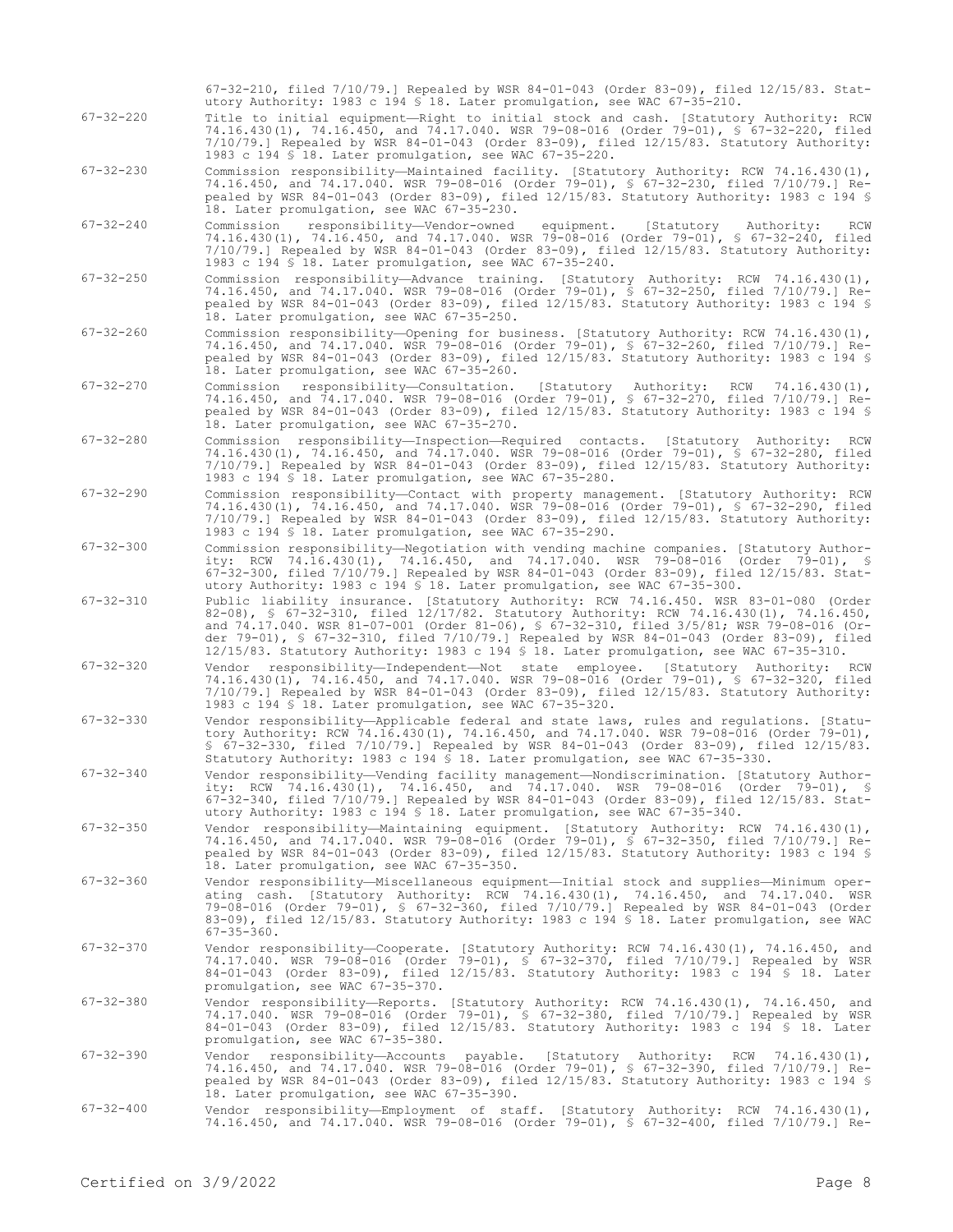pealed by WSR 84-01-043 (Order 83-09), filed 12/15/83. Statutory Authority: 1983 c 194 § 18. Later promulgation, see WAC 67-35-400.

- 67-32-410 Vendor responsibility—Rebates. [Statutory Authority: RCW 74.16.430(1), 74.16.450, and 74.17.040. WSR 79-08-016 (Order 79-01), § 67-32-410, filed 7/10/79.] Repealed by WSR 84-01-043 (Order 83-09), filed 12/15/83. Statutory Authority: 1983 c 194 § 18. Later 84-01-043 (Order 83-09), filed<br>promulgation, see WAC 67-35-410.
- 67-32-415 Leave of absence for prolonged illness or physical incapacity. [Statutory Authority: RCW 74.16.430(1), 74.16.450, and 74.17.040. WSR 80-06-053 (Order 80-03), § 67-32-415, filed 5/16/80.] Repealed by WSR 84-01-043 (Order 83-09), filed 12/15/83. Statutory Authority: 1983 c 194 § 18. Later promulgation, see WAC 67-35-415.
- 67-32-420 Termination of license—Termination of agreement for cause only. [Statutory Authority: RCW 74.16.430(1), 74.16.450, and 74.17.040. WSR 80-06-053 (Order 80-03), § 67-32-420, filed 5/16/80; WSR 79-08-016 (Order 79-01), § 67-32-420, filed 7/10/79.] Repealed by WSR 84-01-043 (Order 83-09), filed 12/15/83. Statutory Authority: 1983 c 194 § 18. Later promulgation, see WAC 67-35-420.
- 67-32-425 Termination of vendor's agreement—Not affecting licensure. [Statutory Authority: RCW 74.16.430(1), 74.16.450, and 74.17.040. WSR 80-06-053 (Order 80-03), § 67-32-425, filed 5/16/80.] Repealed by WSR 84-01-043 (Order 83-09), filed 12/15/83. Statutory Authority: 1983 c 194 § 18. Later promulgation, see WAC 67-35-425.
- 67-32-430 License suspension prior to evidentiary hearing. [Statutory Authority: RCW 74.16.430(1), 74.16.450, and 74.17.040. WSR 79-08-016 (Order 79-01), § 67-32-430, filed 7/10/79.] Repealed by WSR 84-01-043 (Order 83-09), filed 12/15/83. Statutory Authority: 1983 c 194 § 18. Later promulgation, see WAC 67-35-430.
- 67-32-440 Suspension or termination of license—Other reasons. [Statutory Authority: RCW 74.16.430(1), 74.16.450, and 74.17.040. WSR 79-08-016 (Order 79-01), § 67-32-440, filed 7/10/79.] Repealed by WSR 84-01-043 (Order 83-09), filed 12/15/83. Statutory Authority: 1983 c 194 § 18. Later promulgation, see WAC 67-35-440.
- 67-32-450 Termination of license—Disuse. [Statutory Authority: RCW 74.16.430(1), 74.16.450, and 74.17.040. WSR 80-06-053 (Order 80-03), § 67-32-450, filed 5/16/80; WSR 79-08-016 (Order 79-01), § 67-32-450, filed 7/10/79.] Repealed by WSR 84-01-043 (Order 83-09), filed 12/15/83. Statutory Authority: 1983 c 194 § 18. Later promulgation, see WAC 67-35-450.
- 67-32-460 Relicensing. [Statutory Authority: RCW 74.16.430(1), 74.16.450, and 74.17.040. WSR 79-08-016 (Order 79-01), § 67-32-460, filed 7/10/79.] Repealed by WSR 84-01-043 (Order 83-09), filed 12/15/83. Statutory Authority: 1983 c 194 § 18. Later promulgation, see WAC  $67 - 35 - 460$ .
- 67-32-470 Administrative review. [Statutory Authority: RCW 74.16.430(1), 74.16.450, and 74.17.040. WSR 79-08-016 (Order 79-01), § 67-32-470, filed 7/10/79.] Repealed by WSR 84-01-043 (Order 83-09), filed 12/15/83. Statutory Authority: 1983 c 194 § 18. Later promulgation, see WAC 67-35-470.
- 67-32-480 Administrative review—Who—When—Where. [Statutory Authority: RCW 74.16.430(1), 74.16.450, and 74.17.040. WSR 80-06-053 (Order 80-03), § 67-32-480, filed 5/16/80; WSR 79-08-016 (Order 79-01), § 67-32-480, filed 7/10/79.] Repealed by WSR 84-01-043 (Order 83-09), filed 12/15/83. Statutory Authority: 1983 c 194 § 18. Later promulgation, see WAC 67-35-480.
- 67-32-490 Full evidentiary hearing. [Statutory Authority: RCW 74.16.430(1), 74.16.450, and 74.17.040. WSR 79-08-016 (Order 79-01), § 67-32-490, filed 7/10/79.] Repealed by WSR 84-01-043 (Order 83-09), filed 12/15/83. Statutory Authority: 1983 c 194 § 18. Later promulgation, see WAC 67-35-490.
- 67-32-500 Full evidentiary hearing—Right to information. [Statutory Authority: RCW 74.16.430(1), 74.16.450, and 74.17.040. WSR 79-08-016 (Order 79-01), § 67-32-500, filed 7/10/79.] Repealed by WSR 84-01-043 (Order 83-09), filed 12/15/83. Statutory Authority: 1983 c 194 § 18. Later promulgation, see WAC 67-35-500.
- 67-32-510 Full evidentiary hearing—Transcript. [Statutory Authority: RCW 74.16.430(1), 74.16.450, and 74.17.040. WSR 79-08-016 (Order 79-01), § 67-32-510, filed 7/10/79.] Repealed by WSR 84-01-043 (Order 83-09), filed 12/15/83. Statutory Authority: 1983 c 194 § 18. Later promulgation, see WAC 67-35-510.
- 67-32-520 Full evidentiary hearing—Decision in writing. [Statutory Authority: RCW 74.16.430(1), 74.16.450, and 74.17.040. WSR 79-08-016 (Order 79-01), § 67-32-520, filed 7/10/79.] Repealed by WSR 84-01-043 (Order 83-09), filed 12/15/83. Statutory Authority: 1983 c 194 § 18. Later promulgation, see WAC 67-35-520.
- 67-32-525 Hearing officer—Certain purposes. [Statutory Authority: RCW 74.16.430(1), 74.16.450, and 74.17.040. WSR 80-14-068 (Order 80-04), § 67-32-525, filed 10/1/80.] Repealed by WSR 84-01-043 (Order 83-09), filed 12/15/83. Statutory Authority: 1983 c 194 § 18. Later promulgation, see WAC 67-35-525.
- 67-32-910 Agreement. [Statutory Authority: RCW 74.16.430(1), 74.16.450, and 74.17.040. WSR 81-07-001 (Order 81-06), § 67-32-910, filed 3/5/81; WSR 79-08-016 (Order 79-01), § 67-32-910, filed 7/10/79.] Repealed by WSR 84-01-043 (Order 83-09), filed 12/15/83. Statutory Authority: 1983 c 194 § 18. Later promulgation, see WAC 67-35-910.

#### **Chapter 67-40 PREVENTION OF BLINDNESS**

- 67-40-010 Purpose—Description. [Statutory Authority: RCW 74.16.450. WSR 83-01-069 (Order 82-08), § 67-40-010, filed 12/15/82. Statutory Authority: Chapter 74.16 RCW and RCW 74.16.450. WSR 82-16-097 (Order 82-06), § 67-40-010, filed 8/4/82.] Repealed by WSR 84-14-034 (Order 84-02), filed 6/28/84. Statutory Authority: 1983 c 194 § 18 [RCW 74.18.180]. Later promulgation, see chapter 67-45 WAC.
- 67-40-015 Prevention—Staff ophthalmologist. [Statutory Authority: RCW 74.16.450. WSR 83-01-069 (Order 82-08), § 67-40-015, filed 12/15/82. Statutory Authority: Chapter 74.16 RCW and RCW 74.16.450. WSR 82-16-097 (Order 82-06), § 67-40-015, filed 8/4/82.] Repealed by WSR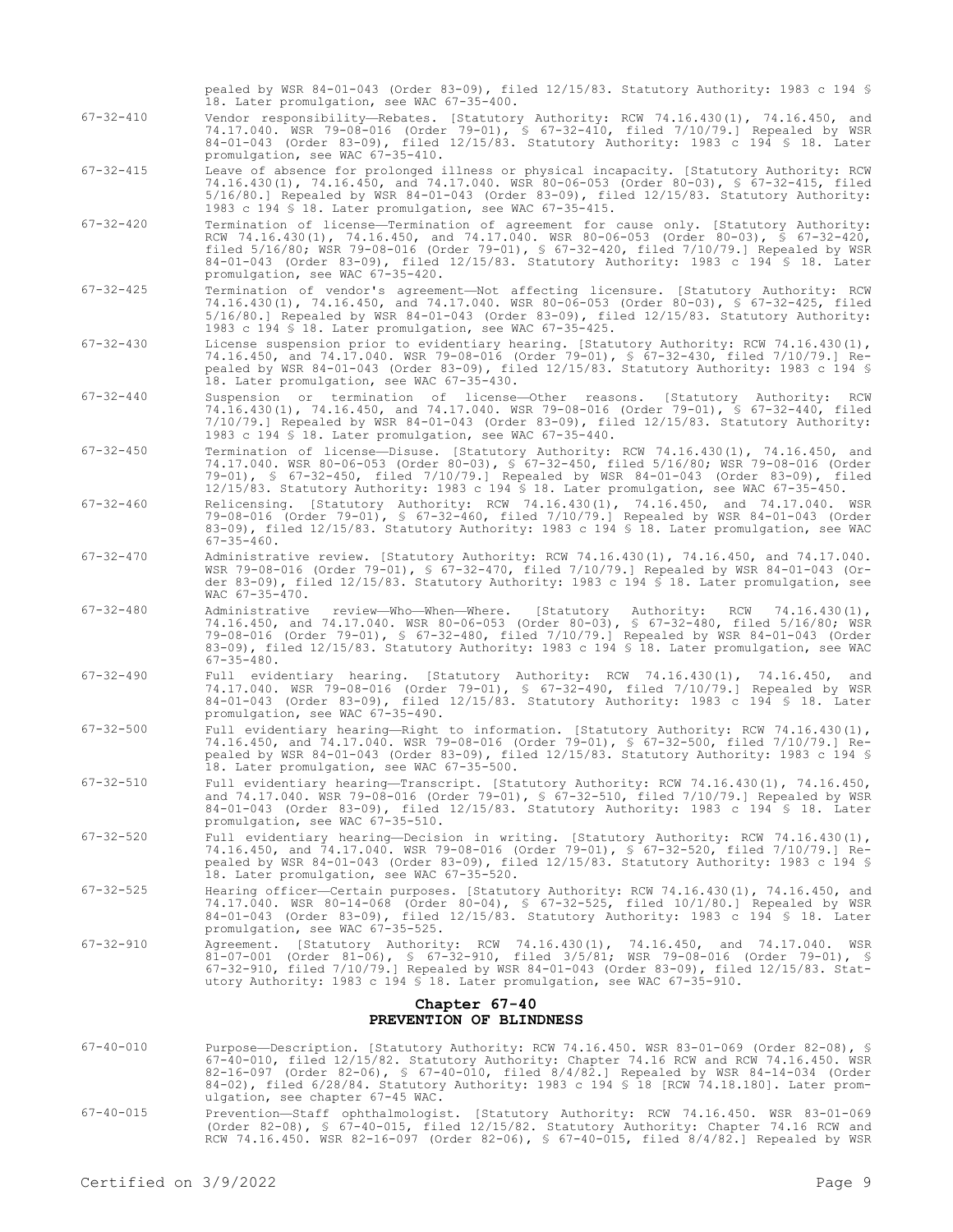| $67 - 40 - 016$ | Prevention-Eye physicians advisory committee. [Statutory Authority: RCW 74.16.450. WSR<br>83-01-069 (Order 82-08), § 67-40-016, filed 12/15/82. Statutory Authority: Chapter 74.16<br>RCW and RCW 74.16.450. WSR 82-16-097 (Order 82-06), § 67-40-016, filed 8/4/82.] Repealed<br>by WSR 84-14-034 (Order 84-02), filed 6/28/84. Statutory Authority: 1983 c 194 § 18 [RCW<br>74.18.1801. |
|-----------------|-------------------------------------------------------------------------------------------------------------------------------------------------------------------------------------------------------------------------------------------------------------------------------------------------------------------------------------------------------------------------------------------|
| $67 - 40 - 020$ | Prevention-Eligibility. [Statutory Authority: Chapter 74.16 RCW and RCW 74.16.450. WSR<br>82-16-097 (Order 82-06), § 67-40-020, filed 8/4/82.] Repealed by WSR 83-01-069 (Order<br>82-08), filed 12/15/82. Statutory Authority: RCW 74.16.450.                                                                                                                                            |
| $67 - 40 - 021$ | Cooperative agreement with department of social and health services. [Statutory Authori-<br>ty: RCW 74.16.450. WSR 83-01-069 (Order 82-08), § 67-40-021, filed 12/15/82.] Repealed by<br>WSR 84-14-034 (Order 84-02), filed 6/28/84. Statutory Authority: 1983 c 194 § 18 [RCW<br>74.18.1801.                                                                                             |
| $67 - 40 - 022$ | Prevention-Financial eligibility. [Statutory Authority: RCW 74.16.450. WSR 83-10-035<br>(Order 83-04), § 67-40-022, filed $4/29/83$ . Repealed by WSR 84-14-034 (Order 84-02),<br>filed 6/28/84. Statutory Authority: 1983 c 194 § 18 [RCW 74.18.180].                                                                                                                                    |
| $67 - 40 - 025$ | Prevention-Medical eligibility. [Statutory Authority: Chapter 74.16 RCW and RCW<br>74.16.450. WSR 82-16-097 (Order 82-06), § 67-40-025, filed 8/4/82.] Repealed by WSR<br>83-01-069 (Order 82-08), filed 12/15/82. Statutory Authority: RCW 74.16.450.                                                                                                                                    |
| $67 - 40 - 026$ | Prevention-Medical eligibility. [Statutory Authority: RCW 74.16.450. WSR 83-10-035 (Or-<br>der 83-04), § 67-40-026, filed 4/29/83.] Repealed by WSR 84-14-034 (Order 84-02), filed<br>6/28/84. Statutory Authority: 1983 c 194 \$ 18 [RCW 74.18.180].                                                                                                                                     |
| $67 - 40 - 050$ | Prevention-Services provided. [Statutory Authority: Chapter 74.16 RCW and RCW 74.16.450.<br>WSR 82-16-097 (Order 82-06), § 67-40-050, filed 8/4/82.] Repealed by WSR 83-01-069 (Order<br>82-08), filed 12/15/82. Statutory Authority: RCW 74.16.450.                                                                                                                                      |
| $67 - 40 - 051$ | Prevention-Services provided. [Statutory Authority: RCW 74.16.450. WSR 83-10-035 (Order<br>83-04), § 67-40-051, filed 4/29/83.1 Repealed by WSR 84-14-034 (Order 84-02), filed<br>6/28/84. Statutory Authority: 1983 c 194 \$ 18 [RCW 74.18.180].                                                                                                                                         |
| $67 - 40 - 060$ | Prevention-Services not provided. [Statutory Authority: Chapter 74.16 RCW and RCW<br>74.16.450. WSR 82-16-097 (Order 82-06), § 67-40-060, filed 8/4/82.] Repealed by WSR<br>83-01-069 (Order 82-08), filed 12/15/82. Statutory Authority: RCW 74.16.450.                                                                                                                                  |
| $67 - 40 - 061$ | Services not provided. [Statutory Authority: RCW 74.16.450. WSR 83-10-035 (Order 83-04),<br>§ 67-40-061, filed 4/29/83.1 Repealed by WSR 84-14-034 (Order 84-02), filed 6/28/84.<br>Statutory Authority: 1983 c 194 \$ 18 [RCW 74.18.180].                                                                                                                                                |
| $67 - 40 - 070$ | Prevention-Authorizations and billing. [Statutory Authority: Chapter 74.16 RCW and RCW<br>74.16.450. WSR 82-16-097 (Order 82-06), § 67-40-070, filed 8/4/82.] Repealed by WSR<br>83-01-069 (Order 82-08), filed 12/15/82. Statutory Authority: RCW 74.16.450.                                                                                                                             |
| $67 - 40 - 090$ | Prevention-Appeal and fair hearing. [Statutory Authority: RCW 74.16.450. WSR 83-10-035<br>(Order 83-04), § 67-40-090, filed 4/29/83. Statutory Authority: Chapter 74.16 RCW and RCW<br>74.16.450. WSR 82-16-097 (Order 82-06), § 67-40-090, filed 8/4/82.] Repealed by WSR<br>84-14-034 (Order 84-02), filed 6/28/84. Statutory Authority: 1983 c 194 § 18 [RCW                           |

84-14-034 (Order 84-02), filed 6/28/84. Statutory Authority: 1983 c 194 § 18 [RCW

74.18.180]. 67-40-440 Prevention of blindness. [Statutory Authority: Chapter 74.16 RCW and RCW 74.16.450. WSR 82-16-097 (Order 82-06), § 67-40-440, filed 8/4/82.] Repealed by WSR 83-01-069 (Order 82-08), filed 12/15/82. Statutory Authority: RCW 74.16.450.

## **Chapter 67-45 PREVENTION OF BLINDNESS PROGRAM**

| $67 - 45 - 010$ | Purpose and definition. [Statutory Authority: 1983 c 194 § 18 [RCW 74.18.180]. WSR<br>84-14-034 (Order 84-02), § 67-45-010, filed 6/28/84. Formerly chapter 67-40 WAC.] Re-<br>pealed by WSR 85-18-047 (Order 85-11), filed 8/30/85. Statutory Authority: Chapter 74.18<br>RCW.                         |
|-----------------|---------------------------------------------------------------------------------------------------------------------------------------------------------------------------------------------------------------------------------------------------------------------------------------------------------|
| $67 - 45 - 020$ | Services to be provided. [Statutory Authority: 1983 c 194 § 18 [RCW 74.18.180]. WSR<br>84-14-034 (Order 84-02), § 67-45-020, filed 6/28/84.] Repealed by WSR 85-18-047 (Order<br>85-11), filed 8/30/85. Statutory Authority: Chapter 74.18 RCW.                                                         |
| $67 - 45 - 030$ | Referral for services. [Statutory Authority: 1983 c 194 § 18 [RCW 74.18.180]. WSR<br>84-14-034 (Order 84-02), § 67-45-030, filed 6/28/84.] Repealed by WSR 85-18-047 (Order<br>85-11), filed 8/30/85. Statutory Authority: Chapter 74.18 RCW.                                                           |
| $67 - 45 - 040$ | Eligibility. [Statutory Authority: 1983 c 194 § 18 [RCW 74.18.180]. WSR 84-14-034 (Order<br>84-02), § 67-45-040, filed 6/28/84.] Repealed by WSR 85-18-047 (Order 85-11), filed<br>8/30/85. Statutory Authority: Chapter 74.18 RCW.                                                                     |
| $67 - 45 - 045$ | Order of selection. [Statutory Authority: 1983 c 194 \$ 18 [RCW 74.18.180]. WSR 84-14-034<br>$(Order 84-02)$ , § 67-45-045, filed 6/28/84.] Repealed by WSR 85-18-047 (Order 85-11),<br>filed 8/30/85. Statutory Authority: Chapter 74.18 RCW.                                                          |
| $67 - 45 - 050$ | Provision of services. [Statutory Authority: 1983 c 194 § 18 [RCW 74.18.180]. WSR<br>84-14-034 (Order 84-02), § 67-45-050, filed 6/28/84.] Repealed by WSR 85-18-047 (Order<br>85-11), filed 8/30/85. Statutory Authority: Chapter 74.18 RCW.                                                           |
| $67 - 45 - 060$ | Termination of services. [Statutory Authority: 1983 c 194 § 18 [RCW 74.18.180]. WSR<br>84-14-034 (Order 84-02), § 67-45-060, filed 6/28/84.] Repealed by WSR 85-18-047 (Order<br>85-11), filed 8/30/85. Statutory Authority: Chapter 74.18 RCW.                                                         |
| $67 - 45 - 070$ | Administrative review. [Statutory Authority: 1983 c 194 § 18 [RCW 74.18.180]. WSR<br>84-14-034 (Order 84-02), § 67-45-070, filed 6/28/84.] Repealed by WSR 85-18-047 (Order<br>85-11), filed 8/30/85. Statutory Authority: Chapter 74.18 RCW.                                                           |
| $CD = AE = OPE$ | $\pi$ , $\pi$ , $\pi$ , $\pi$ , $\pi$ , $\pi$ , $\pi$ , $\pi$ , $\pi$ , $\pi$ , $\pi$ , $\pi$ , $\pi$ , $\pi$ , $\pi$ , $\pi$ , $\pi$ , $\pi$ , $\pi$ , $\pi$ , $\pi$ , $\pi$ , $\pi$ , $\pi$ , $\pi$ , $\pi$ , $\pi$ , $\pi$ , $\pi$ , $\pi$ , $\pi$ , $\pi$ , $\pi$ , $\pi$ , $\pi$ , $\pi$ , $\pi$ , |

67-45-075 Fair hearing. [Statutory Authority: 1983 c 194 § 18 [RCW 74.18.180]. WSR 84-14-034 (Order 84-02), § 67-45-075, filed 6/28/84.] Repealed by WSR 85-18-047 (Order 85-11), filed 8/30/85. Statutory Authority: Chapter 74.18 RCW.

74.18.180].